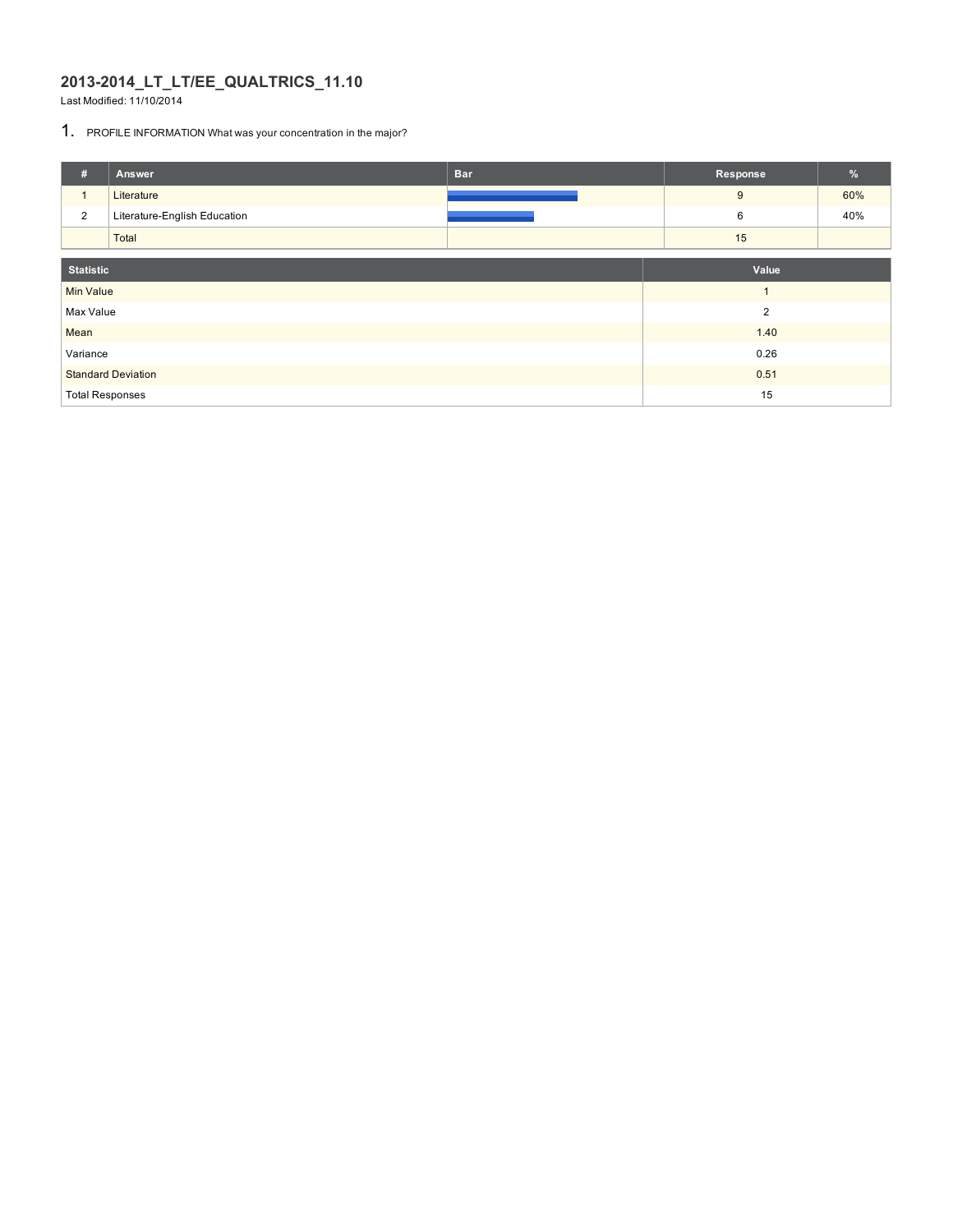#### $2.$  Were you a transfer student to PLNU?

| #                         | Answer | <b>Bar</b> |  | Response       | $\frac{9}{6}$ |
|---------------------------|--------|------------|--|----------------|---------------|
| $\mathbf{1}$              | Yes    |            |  | 5              | 33%           |
| $\overline{2}$            | No     |            |  | 10             | 67%           |
|                           | Total  |            |  | 15             |               |
|                           |        |            |  |                |               |
| <b>Statistic</b>          |        |            |  | Value          |               |
| <b>Min Value</b>          |        |            |  | $\mathbf{1}$   |               |
| Max Value                 |        |            |  | $\overline{2}$ |               |
| Mean                      |        |            |  | 1.67           |               |
| Variance                  |        | 0.24       |  |                |               |
| <b>Standard Deviation</b> |        | 0.49       |  |                |               |
| <b>Total Responses</b>    |        | 15         |  |                |               |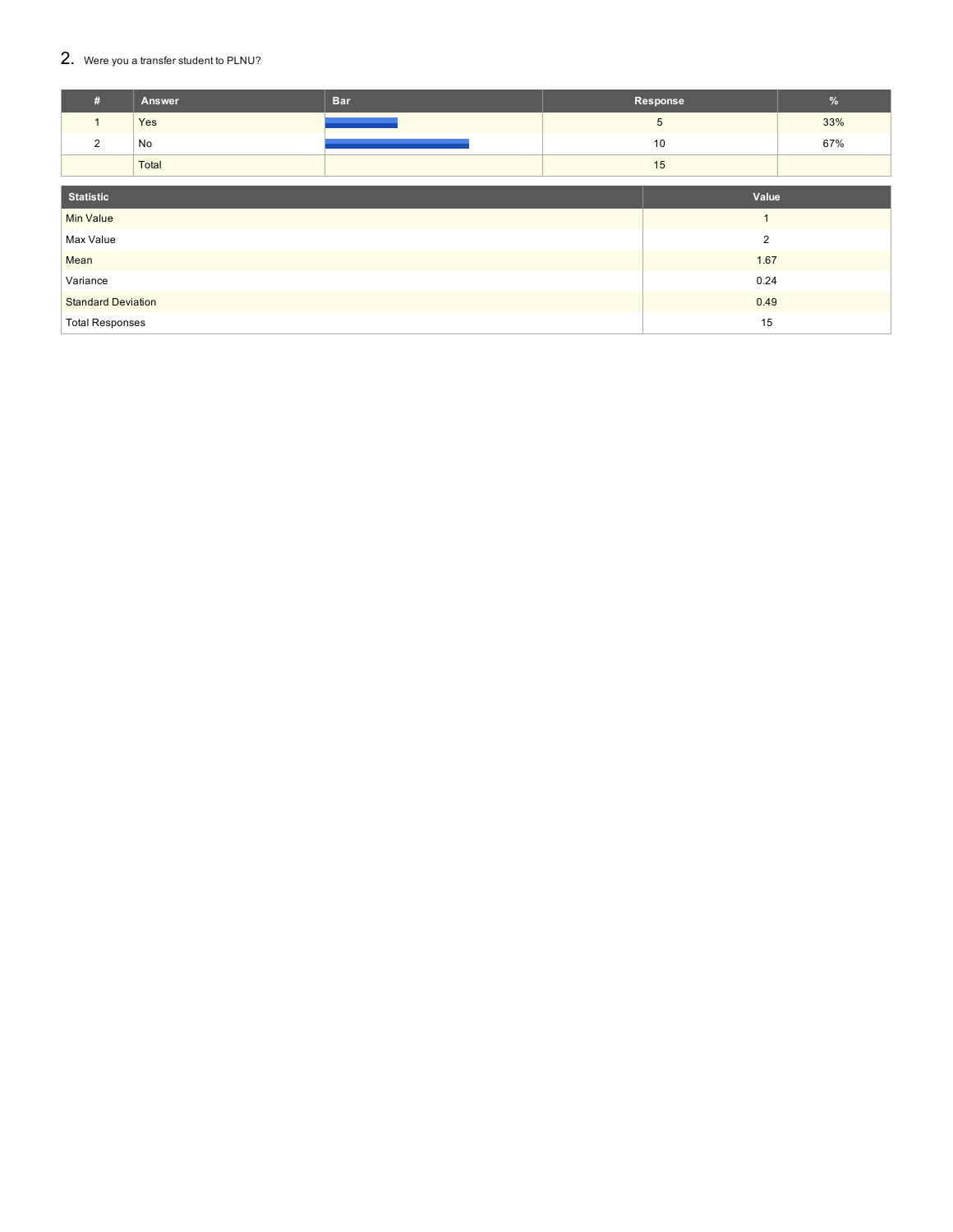### 3. From which type of institution did you transfer?

| Æ              | <b>Answer</b>                  | <b>Bar</b> | Response | $\%$  |
|----------------|--------------------------------|------------|----------|-------|
|                | California community college   |            | 3        | 100%  |
| $\overline{2}$ | California state college       |            | $\Omega$ | $0\%$ |
| 3              | California private college     |            | $\Omega$ | $0\%$ |
| 4              | California UC System           |            | $\Omega$ | 0%    |
| 5              | out-of-state community college |            | $\Omega$ | $0\%$ |
| 6              | out-of-state private college   |            | $\Omega$ | 0%    |
| $\overline{7}$ | out-of-state public college    |            | $\Omega$ | $0\%$ |
|                | Total                          |            | З        |       |

| <b>Statistic</b>          | Value |
|---------------------------|-------|
| <b>Min Value</b>          |       |
| Max Value                 |       |
| Mean                      | 1.00  |
| Variance                  | 0.00  |
| <b>Standard Deviation</b> | 0.00  |
| <b>Total Responses</b>    | 3     |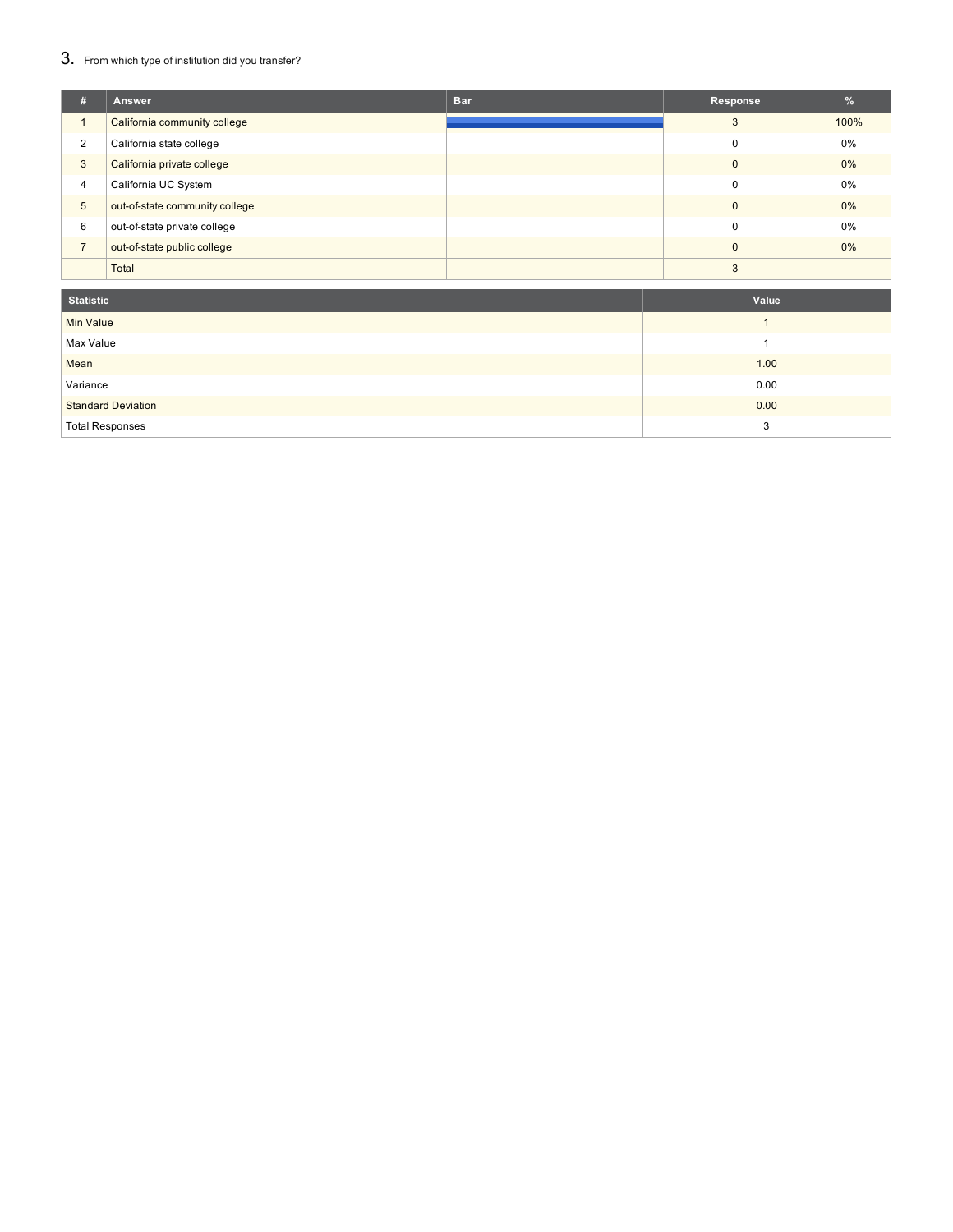#### $4.$  Please indicate the month and year of your graduation:

Total Responses

| <b>Text Response</b> |       |
|----------------------|-------|
| May 2008             |       |
| May 2009             |       |
| May 2006             |       |
| May 2013             |       |
| May 2009             |       |
| May 2006             |       |
| 09/2009              |       |
| May 2009             |       |
| May 2005             |       |
| May, 2014            |       |
| May 2009             |       |
| <b>Statistic</b>     | Value |

1 1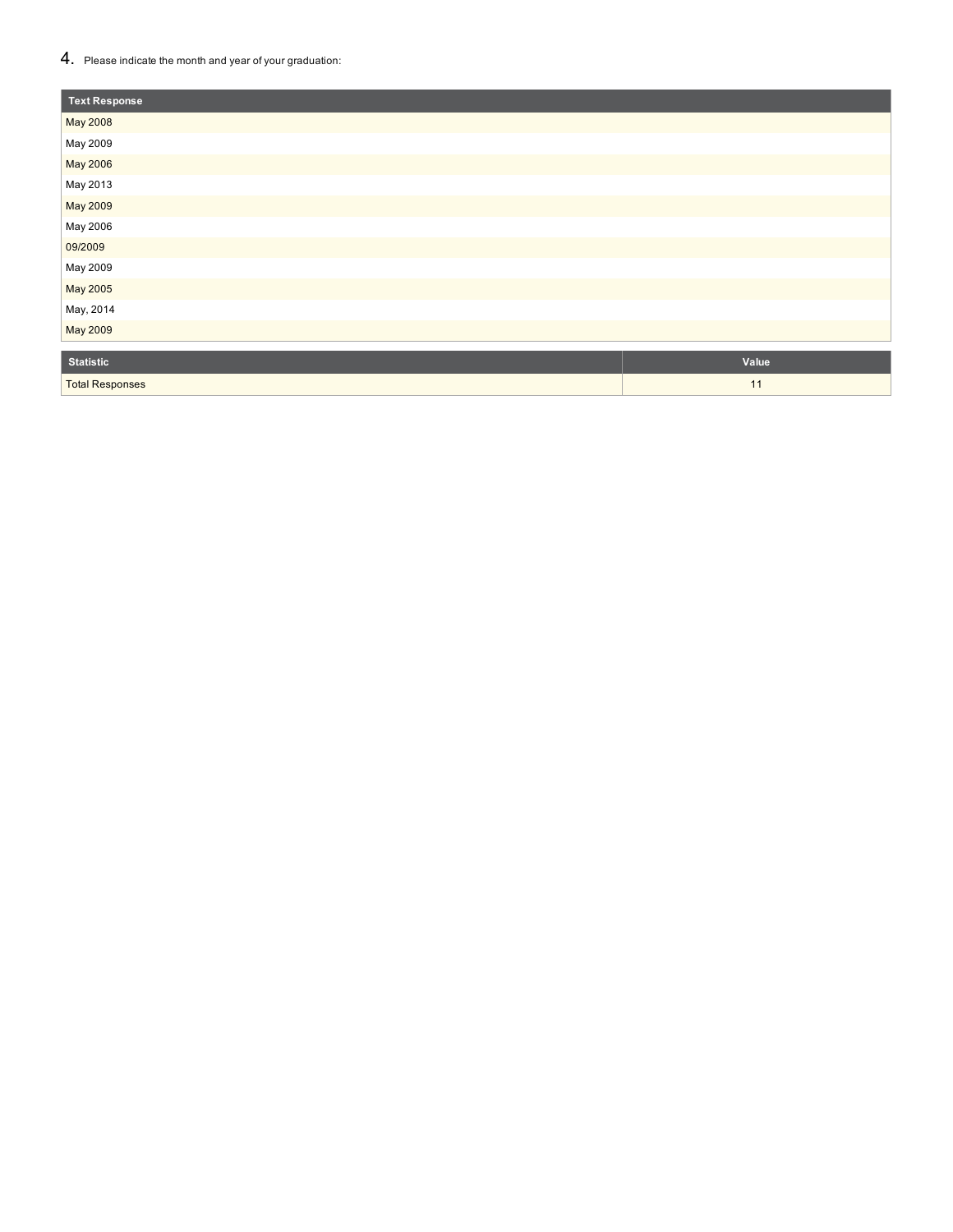#### $5_{\cdot}\;$  If you had a minor or dual major, please note it here:

Total Responses

| <b>Text Response</b>                         |       |
|----------------------------------------------|-------|
| None                                         |       |
| N/A                                          |       |
| n/a                                          |       |
| <b>Business</b>                              |       |
| <b>NA</b>                                    |       |
| minor in Music                               |       |
| Writing with an emphasis in creative writing |       |
| Minor in History                             |       |
| n/a                                          |       |
| N/A                                          |       |
| N/A                                          |       |
| <b>Statistic</b>                             | Value |

1 1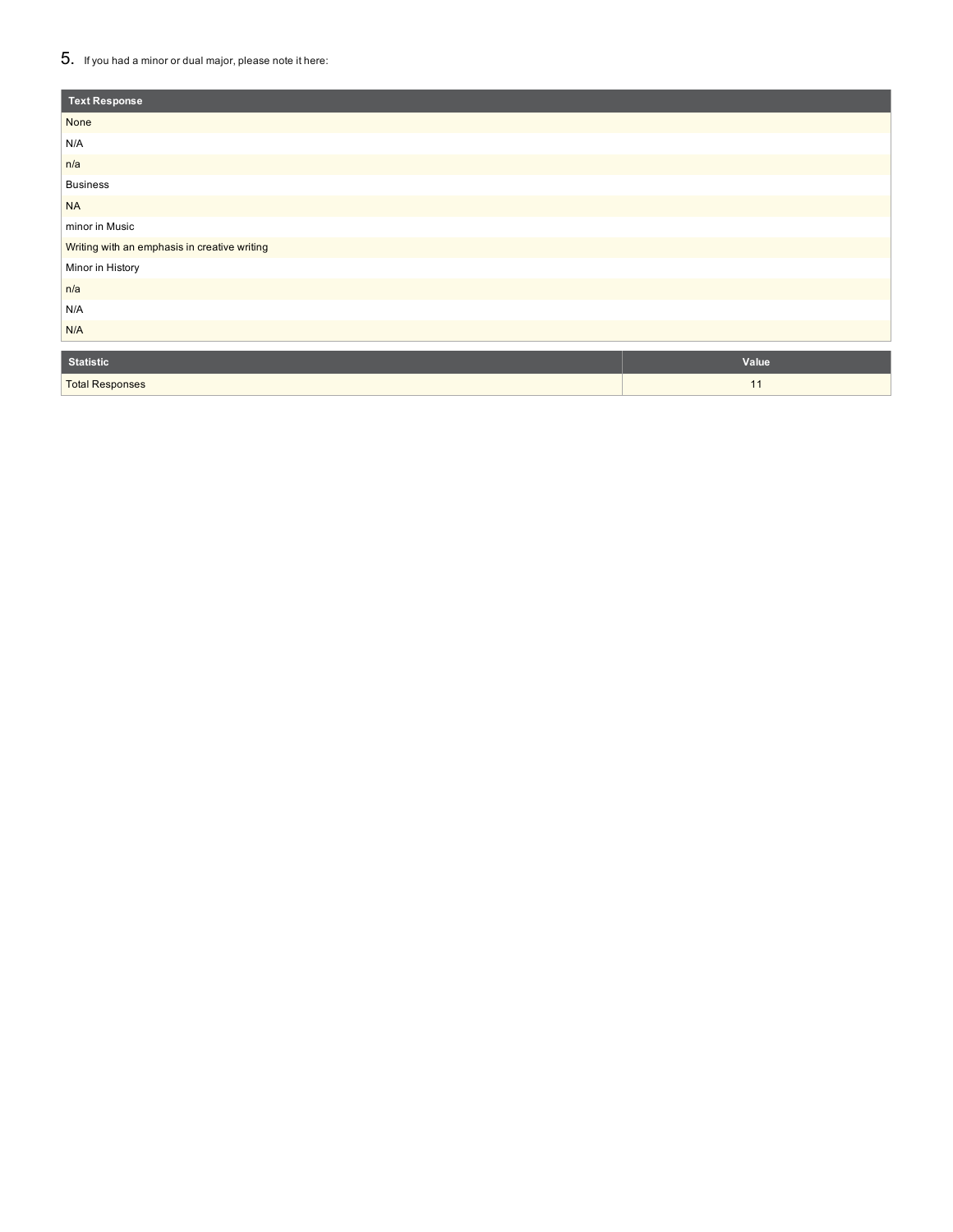## $6$ . DEPARTMENT LEARNING OUTCOMES (DLOs) How effective was your<br>LJML major in shaping each of the following:

| #              | Question                                                                        | <b>Not</b><br>effective | Somewhat<br>ineffective | Somewhat<br>effective | Very<br><b>Effective</b> | <b>Total</b><br><b>Responses</b> | <b>Mean</b> |
|----------------|---------------------------------------------------------------------------------|-------------------------|-------------------------|-----------------------|--------------------------|----------------------------------|-------------|
|                | Your ability to conduct scholarly research?(DLO1)                               | $\mathbf 0$             |                         | 6                     | 4                        | 11                               | 3.27        |
| 2              | Your ability to write a coherent paper? (DLO1)                                  | 0                       | $\Omega$                | 3                     | 8                        | 11                               | 3.73        |
| 3              | Your ability to do and discuss textual analysis? (DLO2)                         | $\mathbf{0}$            | $\mathbf{0}$            | $\overline{2}$        | 9                        | 11                               | 3.82        |
| 4              | Your ability to engage in critical discussions? (DLO2)                          | $\Omega$                | 0                       | 3                     | 8                        | 11                               | 3.73        |
| 5              | Your ability to understand current literary theory? (DLO2)                      |                         | $\mathbf{0}$            | 6                     | 4                        | 11                               | 3.18        |
| 6              | Your ability to grasp the breadth of literary styles? (DLO2)                    | 0                       | 0                       |                       | 8                        | 11                               | 3.73        |
| $\overline{7}$ | Your ability to understand literary terms? (DLO2)                               | $\mathbf{0}$            | $\mathbf{0}$            | 3                     | 8                        | 11                               | 3.73        |
| 8              | Your attitude towards other cultures within the United States? (DLO3)           | $\Omega$                | $\Omega$                | 6                     | 5                        | 11                               | 3.45        |
| 9              | Your attitude towards other cultures from around the world? (DLO3)              | $\mathbf{0}$            | $\mathbf{0}$            | 6                     | 5                        | 11                               | 3.45        |
| 10             | Your attitude towards issues of gender equality? (DLO3)                         | 0                       | $\Omega$                |                       |                          | 11                               | 3.64        |
| 11             | Your understanding of the nature, structure, and history of language?<br>(DLO4) | $\Omega$                | $\mathcal{P}$           | 6                     | 3                        | 11                               | 3.09        |
| 12             | Your personal faith in God? (DLO5)                                              |                         | っ                       | 6                     | 2                        | 11                               | 2.82        |
| 13             | Your attitude toward the spiritual life of others? (DLO5)                       | 2                       |                         | 3                     | 5                        | 11                               | 3.00        |

| <b>Statistic</b>      | Your<br>ability to<br>conduct<br>scholarly<br>research?<br>(DLO1) | Your<br>ability to<br>write a<br>coherent<br>paper?<br>(DLO1) | Your<br>ability to<br>do and<br>discuss<br>textual<br>analysis?<br>(DLO2) | Your ability<br>to engage in<br>critical<br>discussions?<br>(DLO2) | Your ability<br>to<br>understand<br>current<br>literary<br>theory?<br>(DLO2) | Your<br>ability<br>to<br>grasp<br>the<br>breadth<br>of<br>literary<br>styles?<br>(DLO2) | <b>Your ability</b><br>to<br>understand<br>literary<br>terms?<br>(DLO2) | Your<br>attitude<br>towards<br>other<br>cultures<br>within<br>the<br><b>United</b><br>States?<br>(DLO3) | Your<br>attitude<br>towards<br>other<br>cultures<br>from<br>around<br>the<br>world?<br>(DLO3) | Your<br>attitude<br>towards<br>issues of<br>gender <sup>'</sup><br>equality?<br>(DLO3) | Your<br>understanding<br>of the nature,<br>structure, and<br>history of<br>language?<br>(DLO4) | Your<br>personal<br>faith in<br>God?<br>(DLO5) | Your<br>attitude<br>toward<br>the<br>spiritual<br>life of<br>others?<br>(DLO5) |
|-----------------------|-------------------------------------------------------------------|---------------------------------------------------------------|---------------------------------------------------------------------------|--------------------------------------------------------------------|------------------------------------------------------------------------------|-----------------------------------------------------------------------------------------|-------------------------------------------------------------------------|---------------------------------------------------------------------------------------------------------|-----------------------------------------------------------------------------------------------|----------------------------------------------------------------------------------------|------------------------------------------------------------------------------------------------|------------------------------------------------|--------------------------------------------------------------------------------|
| <b>Min Value</b>      | $\overline{2}$                                                    | 3                                                             | 3                                                                         | 3                                                                  |                                                                              | 3                                                                                       | 3                                                                       | 3                                                                                                       | 3                                                                                             | 3                                                                                      | $\overline{2}$                                                                                 |                                                | $\overline{1}$                                                                 |
| Max Value             | 4                                                                 | $\overline{4}$                                                | 4                                                                         | 4                                                                  | $\overline{4}$                                                               | 4                                                                                       | 4                                                                       | 4                                                                                                       | 4                                                                                             | 4                                                                                      | 4                                                                                              | 4                                              | $\overline{4}$                                                                 |
| Mean                  | 3.27                                                              | 3.73                                                          | 3.82                                                                      | 3.73                                                               | 3.18                                                                         | 3.73                                                                                    | 3.73                                                                    | 3.45                                                                                                    | 3.45                                                                                          | 3.64                                                                                   | 3.09                                                                                           | 2.82                                           | 3.00                                                                           |
| Variance              | 0.42                                                              | 0.22                                                          | 0.16                                                                      | 0.22                                                               | 0.76                                                                         | 0.22                                                                                    | 0.22                                                                    | 0.27                                                                                                    | 0.27                                                                                          | 0.25                                                                                   | 0.49                                                                                           | 0.76                                           | 1.40                                                                           |
| Standard<br>Deviation | 0.65                                                              | 0.47                                                          | 0.40                                                                      | 0.47                                                               | 0.87                                                                         | 0.47                                                                                    | 0.47                                                                    | 0.52                                                                                                    | 0.52                                                                                          | 0.50                                                                                   | 0.70                                                                                           | 0.87                                           | 1.18                                                                           |
| Total<br>Responses    | 11                                                                | 11                                                            | 11                                                                        | 11                                                                 | 11                                                                           | 11                                                                                      | 11                                                                      | 11                                                                                                      | 11                                                                                            | 11                                                                                     | 11                                                                                             | 11                                             | 11                                                                             |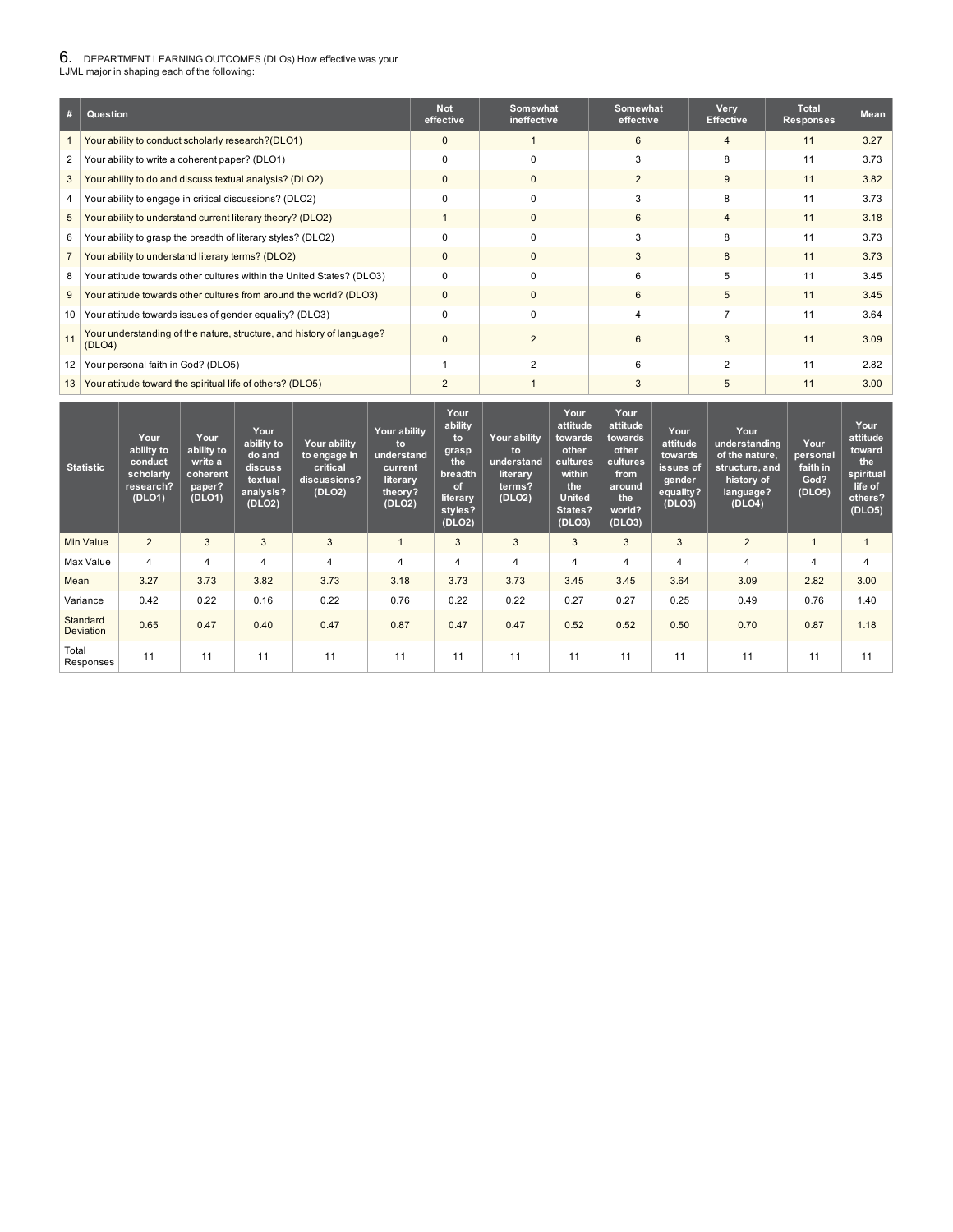7. PROGRAM LEARNING OUTCOMES (PLOs): LITERATURE/LITERATURE-<br>ENGLISH EDUCATION How effectively did your literature courses equip you to<br>demonstrate reading practices that integrate your literature studies with ongoing<br>refle

| #              | Question                                                                                      | <b>Not</b><br>effectively | Somewhat<br>ineffectively | Somewhat<br>effectively | Very<br>effectively | <b>Total</b><br><b>Responses</b> | <b>Mean</b> |
|----------------|-----------------------------------------------------------------------------------------------|---------------------------|---------------------------|-------------------------|---------------------|----------------------------------|-------------|
|                | in contemporary society?                                                                      |                           |                           | 5                       | 5                   | 11                               | 3.27        |
| 2 <sup>1</sup> | in your personal journey?                                                                     |                           |                           | 4                       |                     | 11                               | 3.18        |
| 3              | in your personal relationships, i.e., family, friends, acquaintances, co-<br>workers, etc.?   |                           |                           |                         | 4                   | 11                               | 3.09        |
| 4              | in your awareness/appreciation of race, class, sexuality, gender,<br>disability, etc. issues? |                           |                           | b                       | 6                   | 11                               | 3.55        |

| <b>Statistic</b>             | in.<br>contemporary<br>society? | in your<br>personal<br>journey? | in your personal relationships, i.e., family, friends,<br>acquaintances, co-workers, etc.? | in your awareness/appreciation of race, class, sexuality,<br>gender, disability, etc. issues? |
|------------------------------|---------------------------------|---------------------------------|--------------------------------------------------------------------------------------------|-----------------------------------------------------------------------------------------------|
| Min Value                    |                                 |                                 |                                                                                            | 3                                                                                             |
| Max Value                    | 4                               | 4                               | 4                                                                                          | 4                                                                                             |
| Mean                         | 3.27                            | 3.18                            | 3.09                                                                                       | 3.55                                                                                          |
| Variance                     | 0.82                            | 0.96                            | 0.89                                                                                       | 0.27                                                                                          |
| Standard<br><b>Deviation</b> | 0.90                            | 0.98                            | 0.94                                                                                       | 0.52                                                                                          |
| Total<br>Responses           | 11                              | 11                              | 11                                                                                         | 11                                                                                            |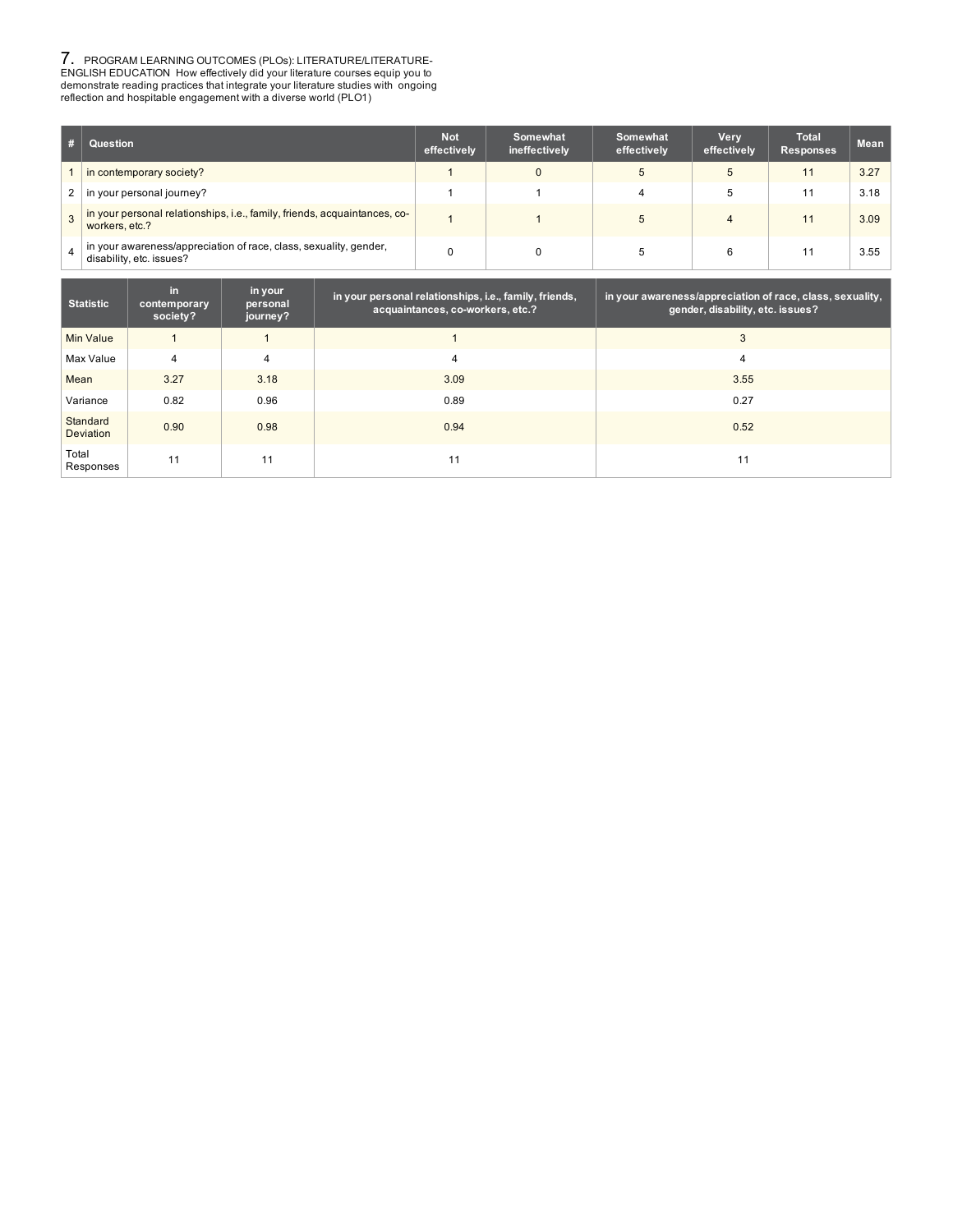# 8. How effectively did your literature courses equip you to identify and articulate the characteristics of literary-historical periods: dates, styles, and authors: (PLO 2)

| # | Question                                                                                                                                                                      | <b>Not</b><br>effectively | Somewhat<br>ineffectively | Somewhat<br>effectively | Very<br>effectively | <b>Total</b><br><b>Responses</b> | <b>Mean</b> |
|---|-------------------------------------------------------------------------------------------------------------------------------------------------------------------------------|---------------------------|---------------------------|-------------------------|---------------------|----------------------------------|-------------|
|   | Can you identify and articulate characteristics of literary-historical movements and<br>authors?                                                                              |                           | 0                         | 6                       | 4                   | 11                               | 3.18        |
| 2 | Can you correctly identify literary/ historical periods chronologically?                                                                                                      |                           | 2                         | 5                       | 3                   | 11                               | 2.91        |
| 3 | Can you correctly/adequately describe the differing styles of writing in various literary<br>periods?                                                                         |                           | $\mathfrak{p}$            | 5                       | 3                   | 11                               | 2.91        |
| 4 | Can you correctly identify several of the major authors of a given literary period?                                                                                           |                           |                           | 4                       | 5                   | 11                               | 3.18        |
|   | How effectively does your knowledge of literary-historical eras impact your ongoing<br>reading practices?                                                                     | $\mathcal{P}$             |                           | 5                       | 3                   | 11                               | 2.82        |
| 6 | How effectively did your major expose you to a breadth of coverage of literary works<br>from many different literary periods (world, British, American, post-colonial, etc.)? |                           |                           | 4                       | 6                   | 11                               | 3.45        |

| <b>Statistic</b>      | Can you identify and<br>articulate<br>characteristics of<br>literary-historical<br>movements and<br>authors? | Can you<br>correctly<br>identify literary/<br>historical<br>periods<br>chronologically? | Can you<br>correctly/adequately<br>describe the<br>differing styles of<br>writing in various<br>literary periods? | Can you<br>correctly identify<br>several of the<br>major authors of<br>a given literary<br>period? | How effectively does<br>your knowledge of<br>literary-historical eras<br>impact your ongoing<br>reading practices? | How effectively did your major expose<br>you to a breadth of coverage of literary<br>works from many different literary<br>periods (world, British, American,<br>post-colonial, etc.)? |
|-----------------------|--------------------------------------------------------------------------------------------------------------|-----------------------------------------------------------------------------------------|-------------------------------------------------------------------------------------------------------------------|----------------------------------------------------------------------------------------------------|--------------------------------------------------------------------------------------------------------------------|----------------------------------------------------------------------------------------------------------------------------------------------------------------------------------------|
| <b>Min Value</b>      |                                                                                                              |                                                                                         |                                                                                                                   |                                                                                                    |                                                                                                                    | $\overline{2}$                                                                                                                                                                         |
| Max Value             | 4                                                                                                            | 4                                                                                       | 4                                                                                                                 | 4                                                                                                  | $\overline{4}$                                                                                                     | 4                                                                                                                                                                                      |
| Mean                  | 3.18                                                                                                         | 2.91                                                                                    | 2.91                                                                                                              | 3.18                                                                                               | 2.82                                                                                                               | 3.45                                                                                                                                                                                   |
| Variance              | 0.76                                                                                                         | 0.89                                                                                    | 0.89                                                                                                              | 0.96                                                                                               | 1.16                                                                                                               | 0.47                                                                                                                                                                                   |
| Standard<br>Deviation | 0.87                                                                                                         | 0.94                                                                                    | 0.94                                                                                                              | 0.98                                                                                               | 1.08                                                                                                               | 0.69                                                                                                                                                                                   |
| Total<br>Responses    | 11                                                                                                           | 11                                                                                      | 11                                                                                                                | 11                                                                                                 | 11                                                                                                                 | 11                                                                                                                                                                                     |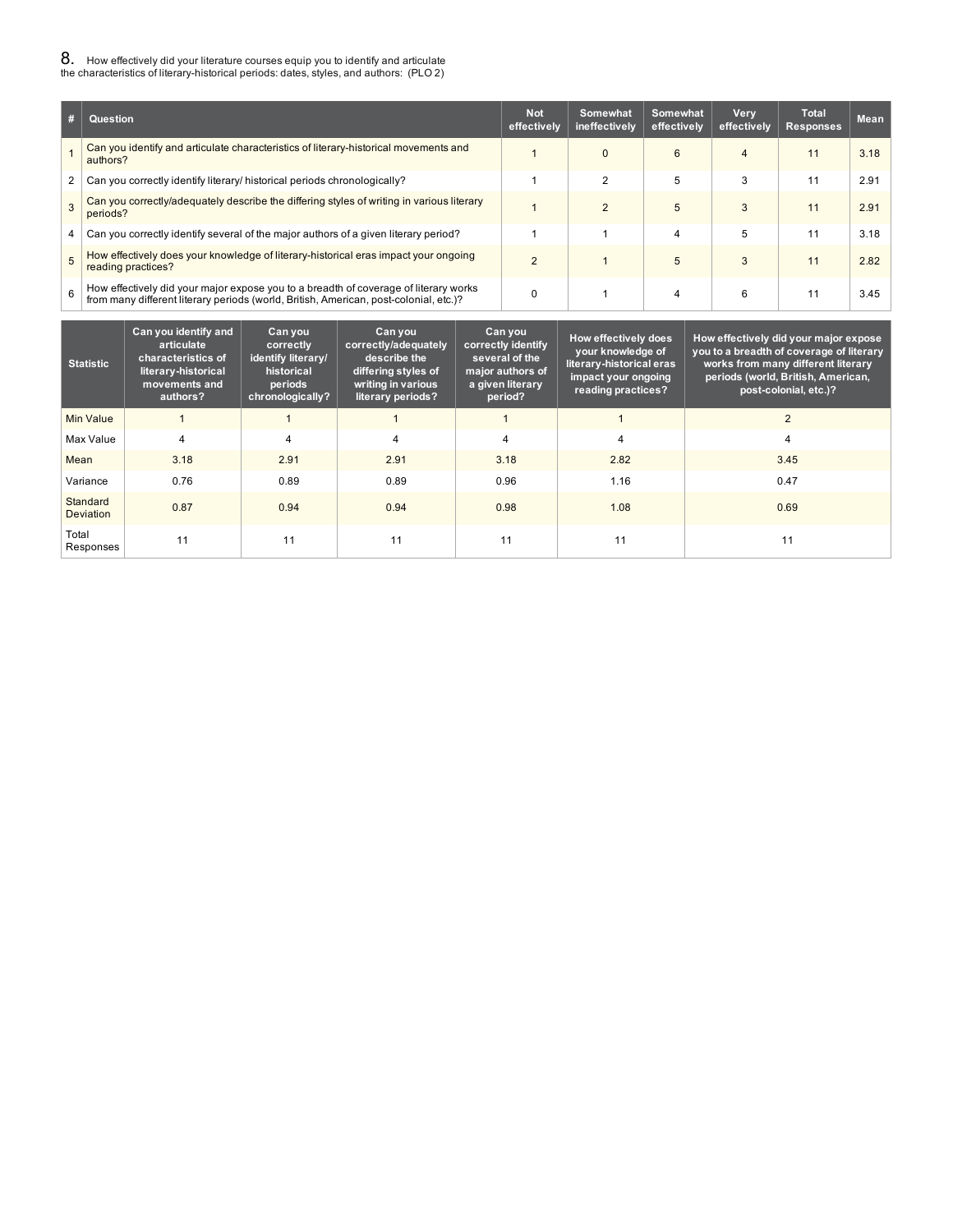# 9. When you read all types of texts, to what extent can you demonstrate knowledge of major literary-theoretical perspectives and terminology: (PLO3)

| # | Question                                                                              | <b>Never</b> | Sometimes | <b>Often</b> | Frequently | Total Responses | <b>Mean</b> |
|---|---------------------------------------------------------------------------------------|--------------|-----------|--------------|------------|-----------------|-------------|
|   | Do you question what you are reading from specific literary-theoretical perspectives? |              |           |              |            |                 | 3.00        |
|   | Does your knowledge of literary theory help you gain insight into texts?              |              |           |              |            |                 | 3.18        |
|   | Is your reading enhanced by your understanding of literary terms?                     | $\Omega$     |           |              |            | 11              | 3.27        |
|   | Are you equipped to identify and understand literary theories and terms?              |              |           |              |            | 11              | 3.00        |

| <b>Statistic</b>      | Do you question what you are reading<br>from specific literary-theoretical<br>perspectives? | Does your knowledge of literary<br>theory help you gain insight into<br>texts? | Is your reading enhanced by<br>your understanding of literary<br>terms? | Are you equipped to identify and<br>understand literary theories and<br>terms? |
|-----------------------|---------------------------------------------------------------------------------------------|--------------------------------------------------------------------------------|-------------------------------------------------------------------------|--------------------------------------------------------------------------------|
| Min Value             |                                                                                             |                                                                                | $\overline{2}$                                                          |                                                                                |
| Max Value             | 4                                                                                           |                                                                                |                                                                         | 4                                                                              |
| Mean                  | 3.00                                                                                        | 3.18                                                                           | 3.27                                                                    | 3.00                                                                           |
| Variance              | 1.00                                                                                        | 0.56                                                                           | 0.82                                                                    | 1.20                                                                           |
| Standard<br>Deviation | 1.00                                                                                        | 0.75                                                                           | 0.90                                                                    | 1.10                                                                           |
| Total<br>Responses    |                                                                                             | 11                                                                             | 11                                                                      | 11                                                                             |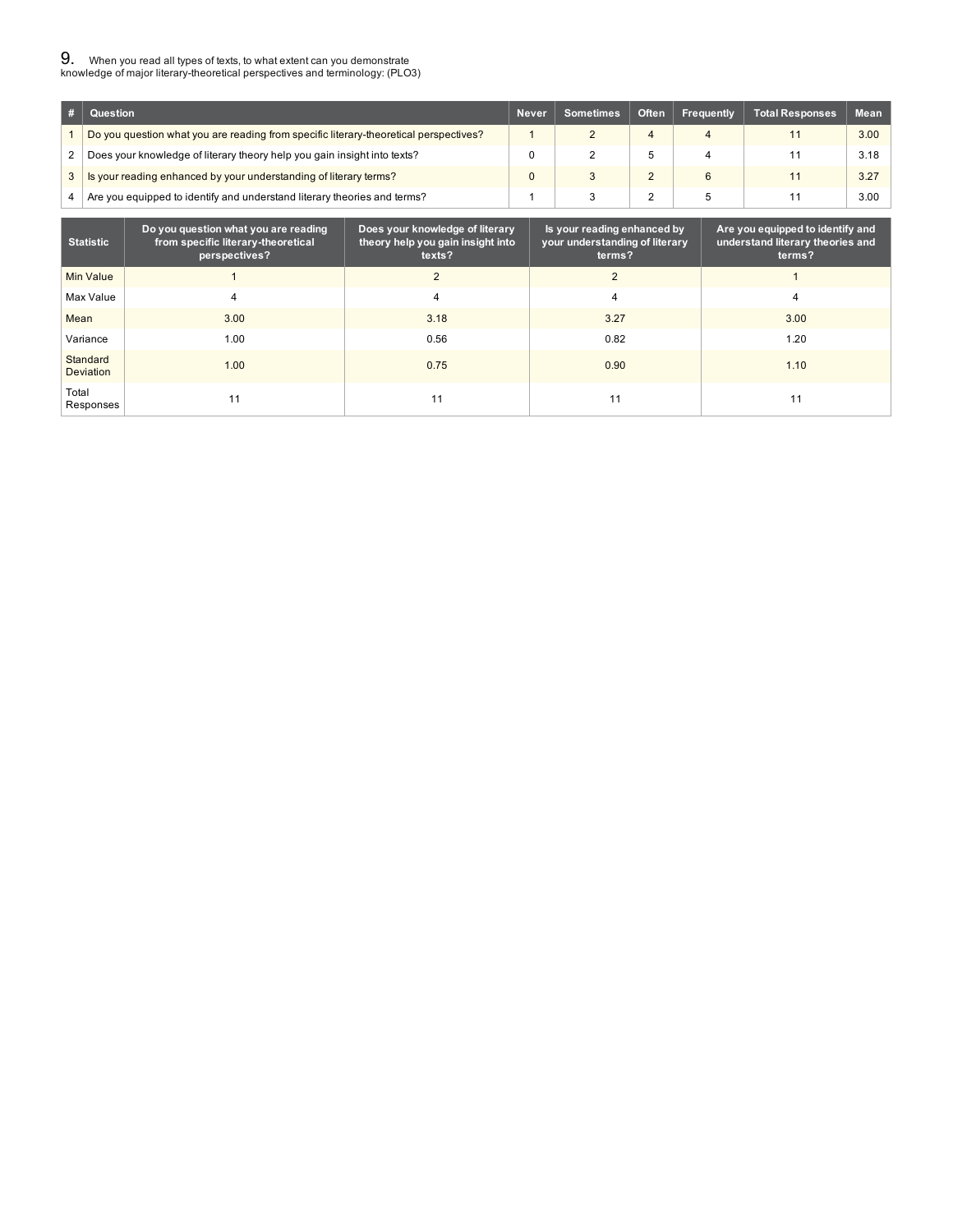10. How effectively did your linguistics courses equip you to articulate the difference between a traditional pedagogical and a modern linguistics notion of language: (PLO 4)

| # | Question                                                                                                                                                                                                                                                  |                                                                                                                                                                                                                                                              | <b>Not</b><br>effectively                     | Somewhat<br>ineffectively                                                                                                | <b>Somewhat</b><br>effectively | <b>Very</b><br>effectively | <b>Total</b><br><b>Responses</b>                                                                                 | <b>Mean</b> |  |
|---|-----------------------------------------------------------------------------------------------------------------------------------------------------------------------------------------------------------------------------------------------------------|--------------------------------------------------------------------------------------------------------------------------------------------------------------------------------------------------------------------------------------------------------------|-----------------------------------------------|--------------------------------------------------------------------------------------------------------------------------|--------------------------------|----------------------------|------------------------------------------------------------------------------------------------------------------|-------------|--|
|   | Upon hearing or reading a non-standard discourse (e.g., a street dialect used with<br>peers), how effectively would you be to respond from a modern linguist's point of view,<br>citing the legitimacy of word choice and structures within that context? |                                                                                                                                                                                                                                                              |                                               | 4                                                                                                                        | 3                              | 3                          | 11                                                                                                               | 2.73        |  |
|   | How effectively have your linguistics courses enabled you to recognize that there are<br>multiple legitimate linguistic ways of expressing a thought in a language?                                                                                       |                                                                                                                                                                                                                                                              |                                               | $\overline{2}$                                                                                                           | $\overline{2}$                 | 6                          | 11                                                                                                               | 3.18        |  |
|   |                                                                                                                                                                                                                                                           | How effectively have your linguistics courses been in giving you a strong knowledge of<br>English grammar?                                                                                                                                                   | $\overline{2}$                                | $\Omega$                                                                                                                 | 3                              | 6                          | 11                                                                                                               | 3.18        |  |
|   | <b>Statistic</b>                                                                                                                                                                                                                                          | Upon hearing or reading a non-standard discourse (e.g., a street<br>dialect used with peers), how effectively would you be to respond from<br>a modern linguist's point of view, citing the legitimacy of word choice<br>and structures within that context? | How effectively have your linguistics courses | enabled you to recognize that there are<br>multiple legitimate linguistic ways of<br>expressing a thought in a language? |                                |                            | How effectively have your<br>linguistics courses been in<br>giving you a strong knowledge<br>of English grammar? |             |  |
|   | <b>Min Value</b>                                                                                                                                                                                                                                          |                                                                                                                                                                                                                                                              |                                               |                                                                                                                          |                                |                            |                                                                                                                  |             |  |
|   | Max Value                                                                                                                                                                                                                                                 |                                                                                                                                                                                                                                                              |                                               |                                                                                                                          |                                |                            |                                                                                                                  |             |  |
|   | 2.73<br>Mean                                                                                                                                                                                                                                              |                                                                                                                                                                                                                                                              |                                               | 3.18                                                                                                                     |                                |                            | 3.18                                                                                                             |             |  |
|   | 1.02<br>Variance                                                                                                                                                                                                                                          |                                                                                                                                                                                                                                                              |                                               | 1.16                                                                                                                     |                                |                            | 1.36                                                                                                             |             |  |

**1.01** 1.08 **1.17** 

11 11 11

Total Responses

Standard Deviation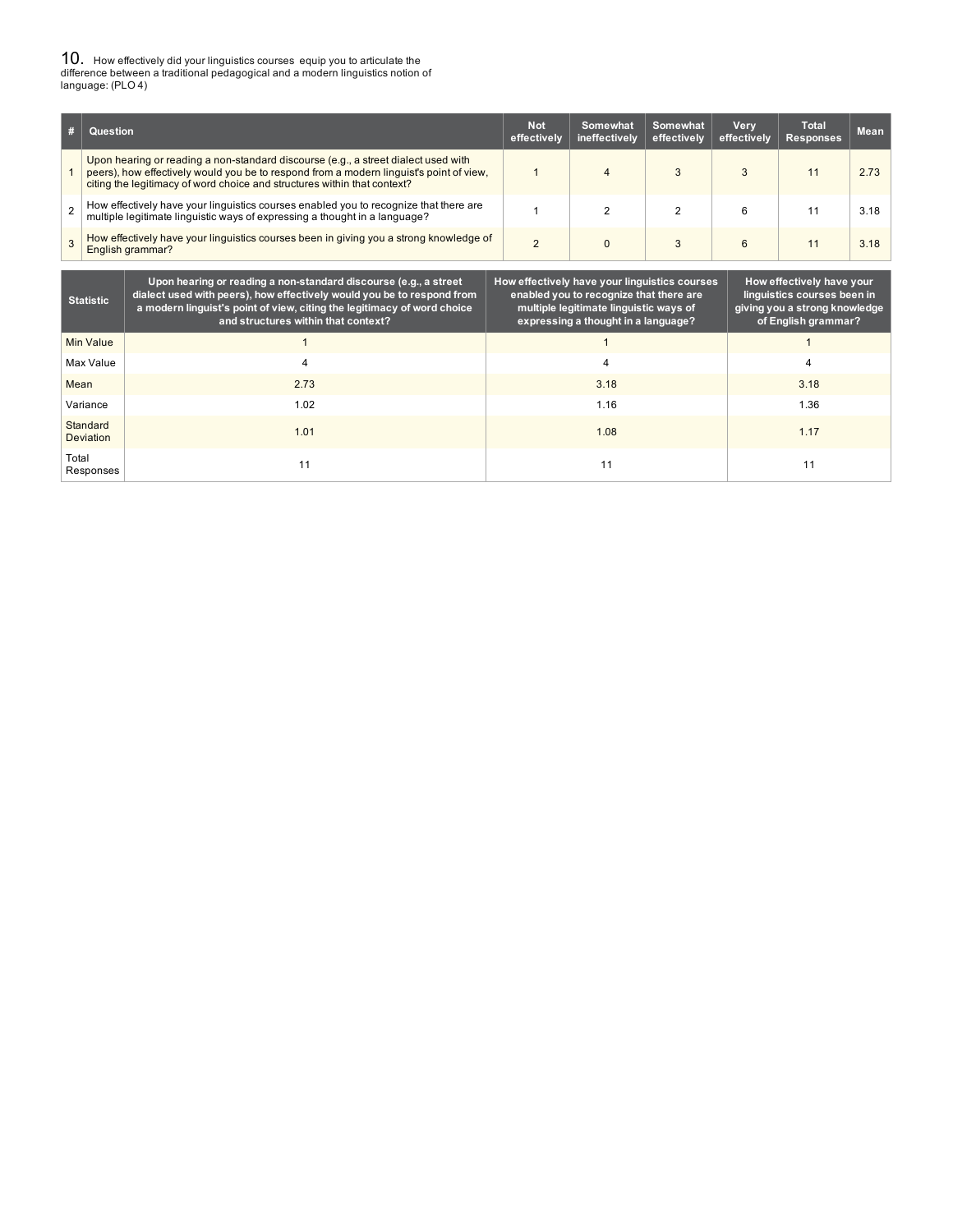# 11. How effectively did your literature major equip you to employ strong rhetorical, literary and analytical skills in your writing: (PLO 5)

|   | Question                                                                              | <b>Not</b><br>effectively | Somewhat<br>ineffectively | Somewhat<br>effectively | <b>Very</b><br>effectively | Total<br><b>Responses</b> | <b>Mean</b> |
|---|---------------------------------------------------------------------------------------|---------------------------|---------------------------|-------------------------|----------------------------|---------------------------|-------------|
|   | Can you use correct sentence structure and grammar in your own<br>writing?            | 0                         | 0                         |                         | 8                          | 11                        | 3.73        |
| 2 | Can you effectively structure and organize your own writing?                          |                           |                           |                         |                            |                           | 3.82        |
|   | Can you identify, evaluate, and integrate secondary sources into<br>your own writing? | 0                         |                           |                         | 8                          |                           | 3.73        |

| <b>Statistic</b>      | Can you use correct sentence structure and<br>grammar in your own writing? | Can you effectively structure and<br>organize your own writing? | Can you identify, evaluate, and integrate secondary<br>sources into your own writing? |
|-----------------------|----------------------------------------------------------------------------|-----------------------------------------------------------------|---------------------------------------------------------------------------------------|
| Min Value             |                                                                            |                                                                 | 3                                                                                     |
| Max Value             |                                                                            |                                                                 |                                                                                       |
| Mean                  | 3.73                                                                       | 3.82                                                            | 3.73                                                                                  |
| Variance              | 0.22                                                                       | 0.16                                                            | 0.22                                                                                  |
| Standard<br>Deviation | 0.47                                                                       | 0.40                                                            | 0.47                                                                                  |
| Total<br>Responses    |                                                                            | . .                                                             |                                                                                       |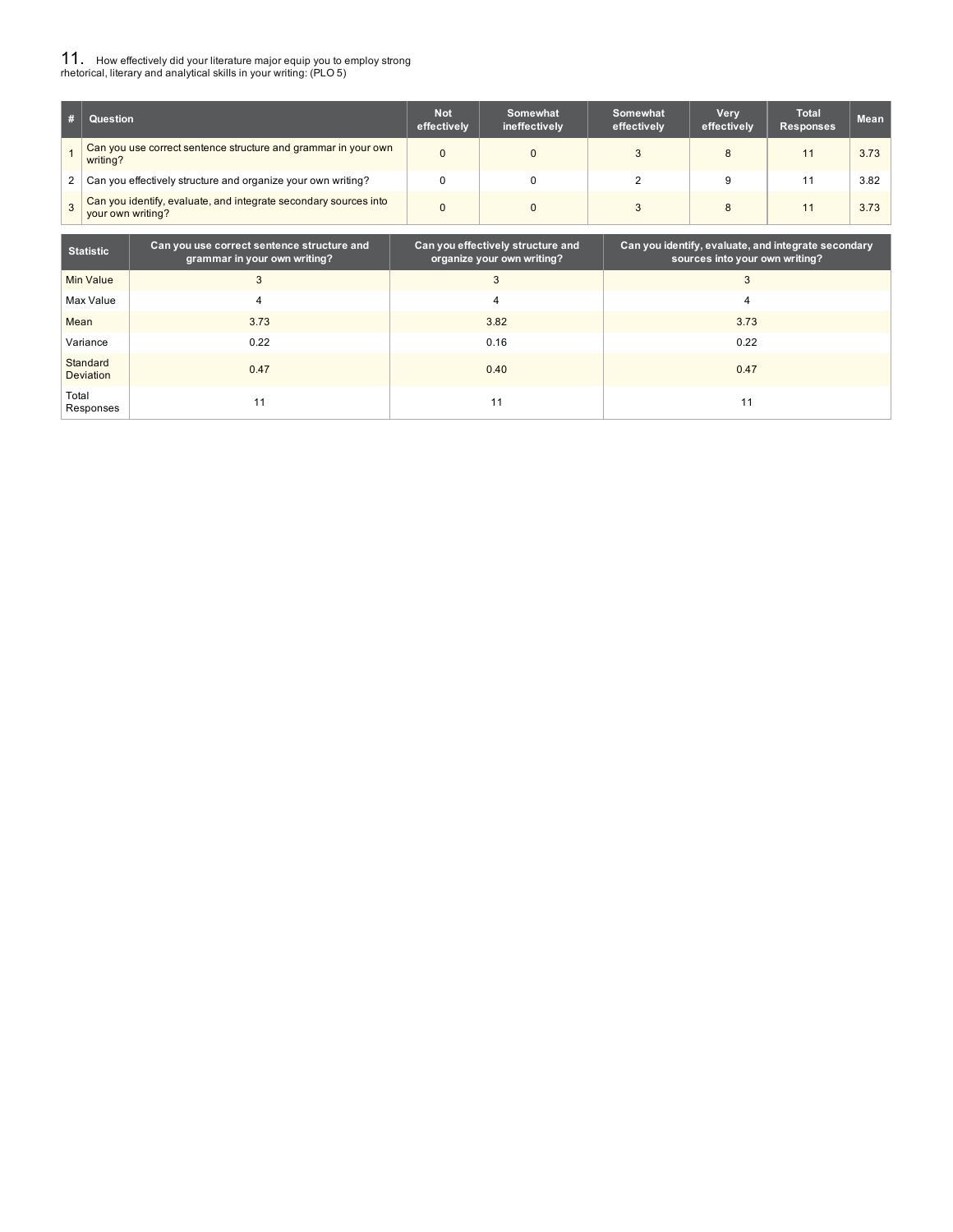# 12. How effectively did your literature major equip you to identify and evaluate effective use of higher and lower order thinking and writing skills: (PLO 6)

|                | <b>Question</b>                                                                                                                                                 | <b>Not</b><br>effectively | Somewhat<br>ineffectively | Somewhat<br>effectively | Verv<br>effectively | Total<br><b>Responses</b> | Mean |
|----------------|-----------------------------------------------------------------------------------------------------------------------------------------------------------------|---------------------------|---------------------------|-------------------------|---------------------|---------------------------|------|
|                | You can explain sentence structure and grammar to other writers (junior high and high<br>school students, college students, peers)?                             | $\Omega$                  |                           |                         | 8                   |                           | 3.64 |
| $\mathfrak{p}$ | You can explain the structure and organization of an essay to other writers (junior high<br>and high school students, college students, peers)?                 |                           |                           |                         |                     |                           | 4.00 |
|                | You can explain how to identify, evaluate, and integrate secondary sources to other<br>writers (junior high and high school students, college students, peers)? |                           |                           |                         | 6                   |                           | 3.55 |
| $\overline{4}$ | To what degree was your literature major effective in the improving your own writing?                                                                           |                           |                           |                         | 10                  |                           | 3.91 |

| <b>Statistic</b>             | You can explain sentence structure<br>and grammar to other writers (junior<br>high and high school students,<br>college students, peers)? | You can explain the structure and<br>organization of an essay to other<br>writers (junior high and high school<br>students, college students, peers)? | You can explain how to identify, evaluate,<br>and integrate secondary sources to other<br>writers (junior high and high school<br>students, college students, peers)? | To what degree was<br>your literature major<br>effective in the<br>improving your own<br>writing? |
|------------------------------|-------------------------------------------------------------------------------------------------------------------------------------------|-------------------------------------------------------------------------------------------------------------------------------------------------------|-----------------------------------------------------------------------------------------------------------------------------------------------------------------------|---------------------------------------------------------------------------------------------------|
| <b>Min Value</b>             | $\overline{c}$                                                                                                                            | $\overline{4}$                                                                                                                                        | 3                                                                                                                                                                     | 3                                                                                                 |
| Max Value                    | 4                                                                                                                                         | 4                                                                                                                                                     | 4                                                                                                                                                                     | 4                                                                                                 |
| Mean                         | 3.64                                                                                                                                      | 4.00                                                                                                                                                  | 3.55                                                                                                                                                                  | 3.91                                                                                              |
| Variance                     | 0.45                                                                                                                                      | 0.00                                                                                                                                                  | 0.27                                                                                                                                                                  | 0.09                                                                                              |
| Standard<br><b>Deviation</b> | 0.67                                                                                                                                      | 0.00                                                                                                                                                  | 0.52                                                                                                                                                                  | 0.30                                                                                              |
| Total<br>Responses           | 11                                                                                                                                        | 11                                                                                                                                                    | 11                                                                                                                                                                    | 11                                                                                                |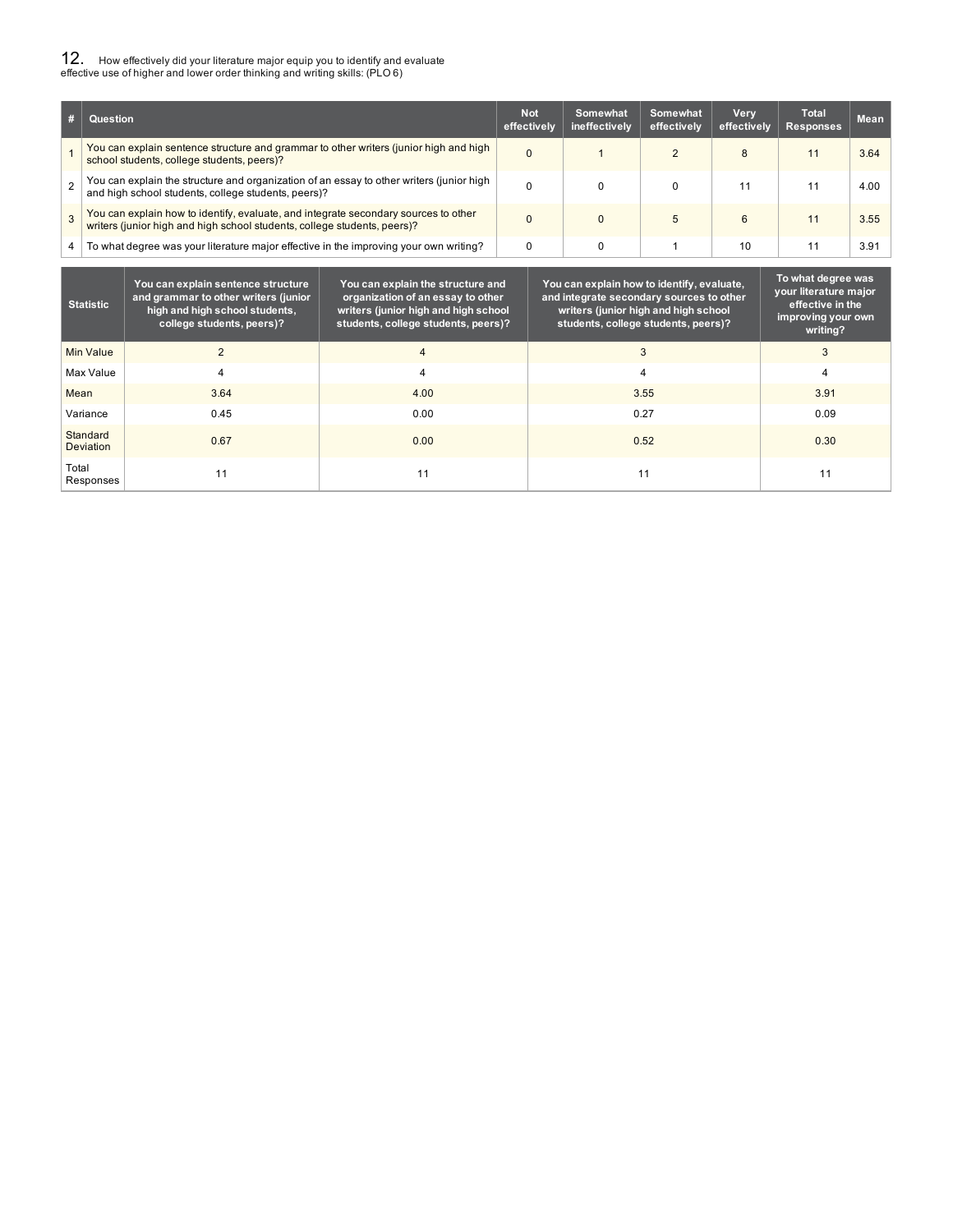13. EMPLOYABILITY Please rate the importance of the following skills to your chosen career path:

| #  | Question                      | Unnecessary  | Less important | Very important | <b>Essential</b> | <b>Total Responses</b> | <b>Mean</b> |
|----|-------------------------------|--------------|----------------|----------------|------------------|------------------------|-------------|
|    | Your writing skills           | $\mathbf{0}$ | $\mathbf{0}$   | 3              | 8                | 11                     | 3.73        |
| 2  | Your editing skills           |              |                |                |                  | 11                     | 3.55        |
| 3  | Your speaking skills          | 0            | 0              |                | 10               | 11                     | 3.91        |
| 4  | Your interviewing skills      | $\Omega$     |                | $\sim$         |                  | 11                     | 3.55        |
| 5  | Your critical reading skills  | $\Omega$     |                |                | 6                | 11                     | 3.36        |
| 6  | Your research skills          | 0            |                |                |                  | 11                     | 2.91        |
|    | Your critical thinking skills | $\Omega$     | $\mathbf{0}$   | 2              | 9                | 11                     | 3.82        |
| 8  | Your problem-solving skills   | 0            | 0              |                | g                | 11                     | 3.82        |
| 10 | Your translating skills       |              | 4              | 4              |                  | 11                     | 2.36        |
|    | Your bilingual skills         |              |                |                |                  | 11                     | 2.36        |

| <b>Statistic</b>             | Your<br>writing<br>skills | Your<br>editing<br>skills | Your<br>speaking<br><b>skills</b> | Your<br>interviewing<br>skills | Your critical<br>reading skills | Your<br>research<br><b>skills</b> | Your critical<br>thinking skills | Your problem-<br>solving skills | Your<br>translating<br>skills | Your<br>bilingual<br>skills |
|------------------------------|---------------------------|---------------------------|-----------------------------------|--------------------------------|---------------------------------|-----------------------------------|----------------------------------|---------------------------------|-------------------------------|-----------------------------|
| Min Value                    | 3                         | 2                         | 3                                 | $\overline{2}$                 | 2                               | $\overline{2}$                    | 3                                | 3                               |                               |                             |
| Max Value                    | $\overline{4}$            | $\overline{4}$            | 4                                 | 4                              | $\overline{4}$                  | 4                                 | $\overline{4}$                   | $\overline{4}$                  | 4                             | $\overline{4}$              |
| Mean                         | 3.73                      | 3.55                      | 3.91                              | 3.55                           | 3.36                            | 2.91                              | 3.82                             | 3.82                            | 2.36                          | 2.36                        |
| Variance                     | 0.22                      | 0.47                      | 0.09                              | 0.47                           | 0.65                            | 0.69                              | 0.16                             | 0.16                            | 0.85                          | 0.65                        |
| Standard<br><b>Deviation</b> | 0.47                      | 0.69                      | 0.30                              | 0.69                           | 0.81                            | 0.83                              | 0.40                             | 0.40                            | 0.92                          | 0.81                        |
| Total<br>Responses           | 11                        | 11                        | 11                                | 11                             | 11                              | 11                                | 11                               | 11                              | 11                            | 11                          |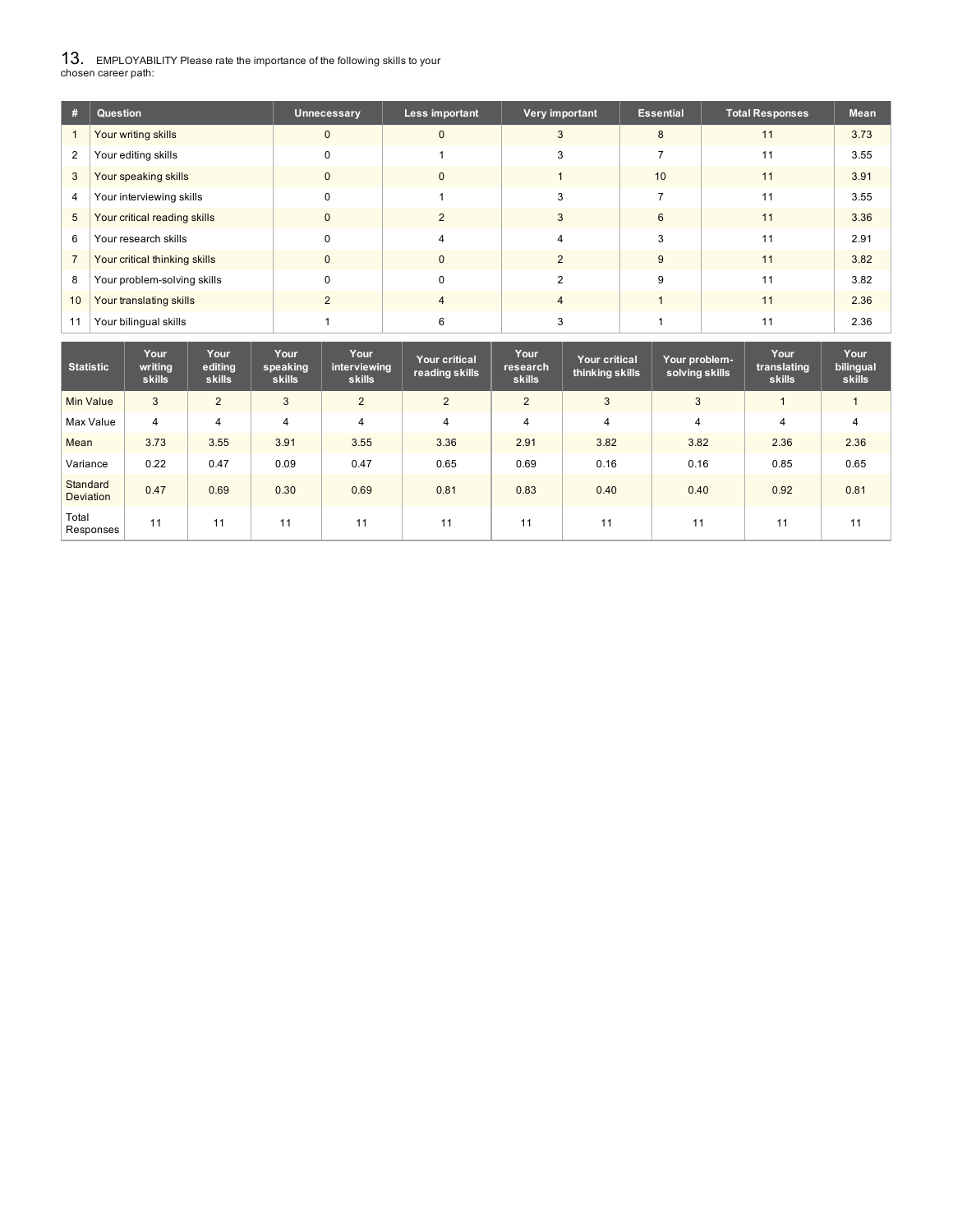14. In what general areas are you currently employed ? Please mark all that apply.

L

| #                      | Answer                     | <b>Bar</b> | Response       | $\%$  |  |
|------------------------|----------------------------|------------|----------------|-------|--|
| $\mathbf{1}$           | Primary education (K-6)    |            | $\mathbf{1}$   | 9%    |  |
| $\overline{a}$         | Secondary education (7-12) |            | 3              | 27%   |  |
| 3                      | Higher education           |            | $\overline{4}$ | 36%   |  |
| 4                      | Journalism                 |            | 1              | 9%    |  |
| $5\phantom{.0}$        | Publishing/Editing         |            | $\overline{2}$ | 18%   |  |
| 6                      | Web Design/Online writing  |            | 3              | 27%   |  |
| $\overline{7}$         | Writing                    |            | $\overline{2}$ | 18%   |  |
| 8                      | Ministry                   |            | $\mathbf 0$    | $0\%$ |  |
| 9                      | <b>Ministry Spouse</b>     |            | $\mathbf{0}$   | 0%    |  |
| 10                     | Law                        |            | $\mathbf 0$    | $0\%$ |  |
| 11                     | Government                 |            | $\mathbf{0}$   | 0%    |  |
| 12                     | <b>NGO</b>                 |            | $\mathbf 0$    | 0%    |  |
| 13                     | Stay-at-home parent        |            | $\mathbf{0}$   | 0%    |  |
| 15                     | <b>Business</b>            |            | 1              | $9\%$ |  |
| 16                     | <b>Public Relations</b>    |            | $\mathbf{1}$   | 9%    |  |
| 17                     | Communications             |            | $\pmb{0}$      | $0\%$ |  |
| 18                     | Translating                |            | $\mathbf{0}$   | $0\%$ |  |
| 19                     | Teaching Internationally   |            | 3              | 27%   |  |
| 20                     | Other                      |            | $\overline{2}$ | 18%   |  |
| <b>Statistic</b>       |                            |            | Value          |       |  |
| <b>Min Value</b>       |                            |            | $\mathbf{1}$   |       |  |
| Max Value              |                            |            | 20             |       |  |
| <b>Total Responses</b> |                            |            | 11             |       |  |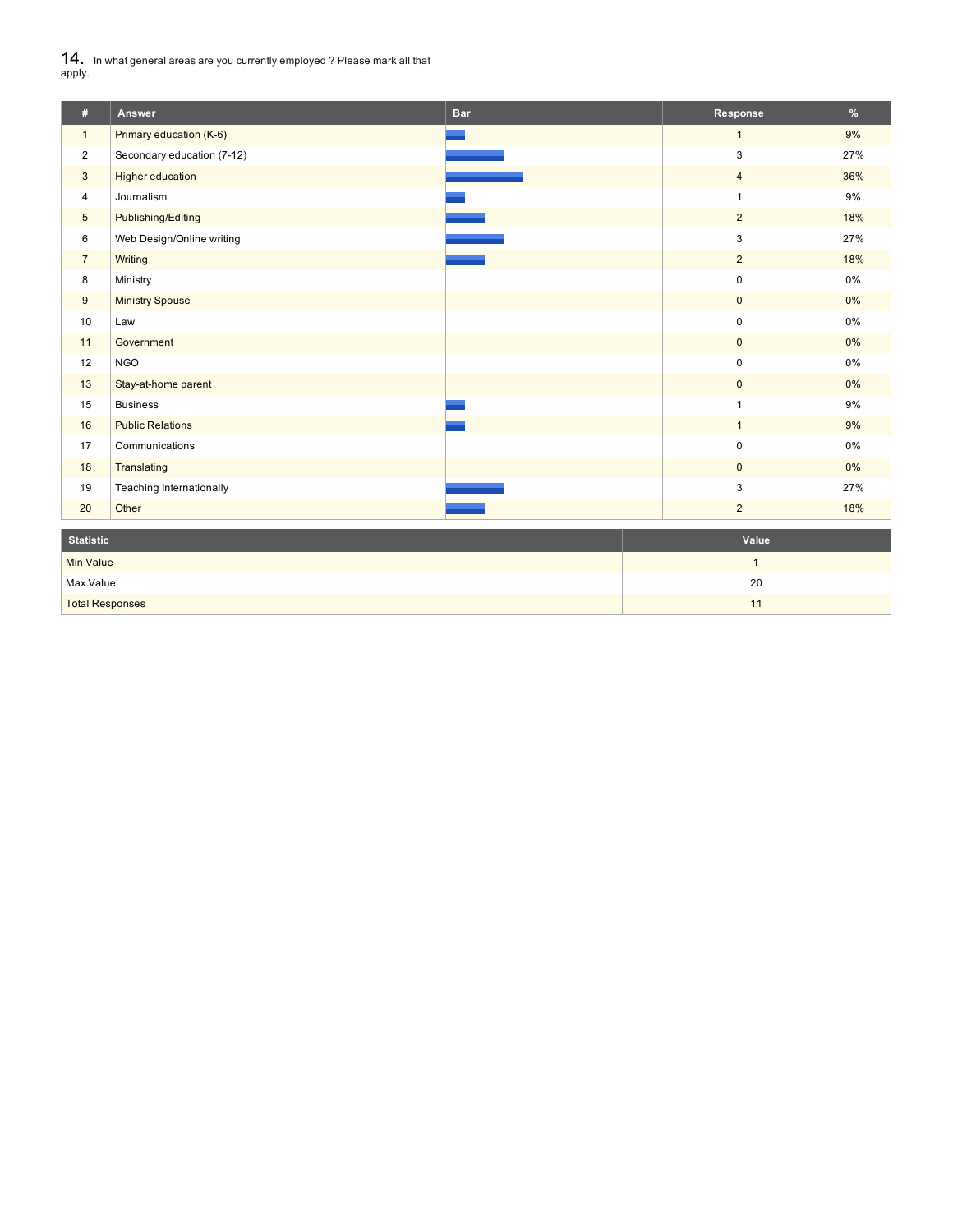15. Please indicate the other area where you are currently employed.

| <b>Text Response</b>              |            |  |  |  |  |
|-----------------------------------|------------|--|--|--|--|
| <b>Health Care Administration</b> |            |  |  |  |  |
| San Diego Employers Association   |            |  |  |  |  |
| <b>Statistic</b>                  | Value      |  |  |  |  |
| <b>Total Responses</b>            | $\epsilon$ |  |  |  |  |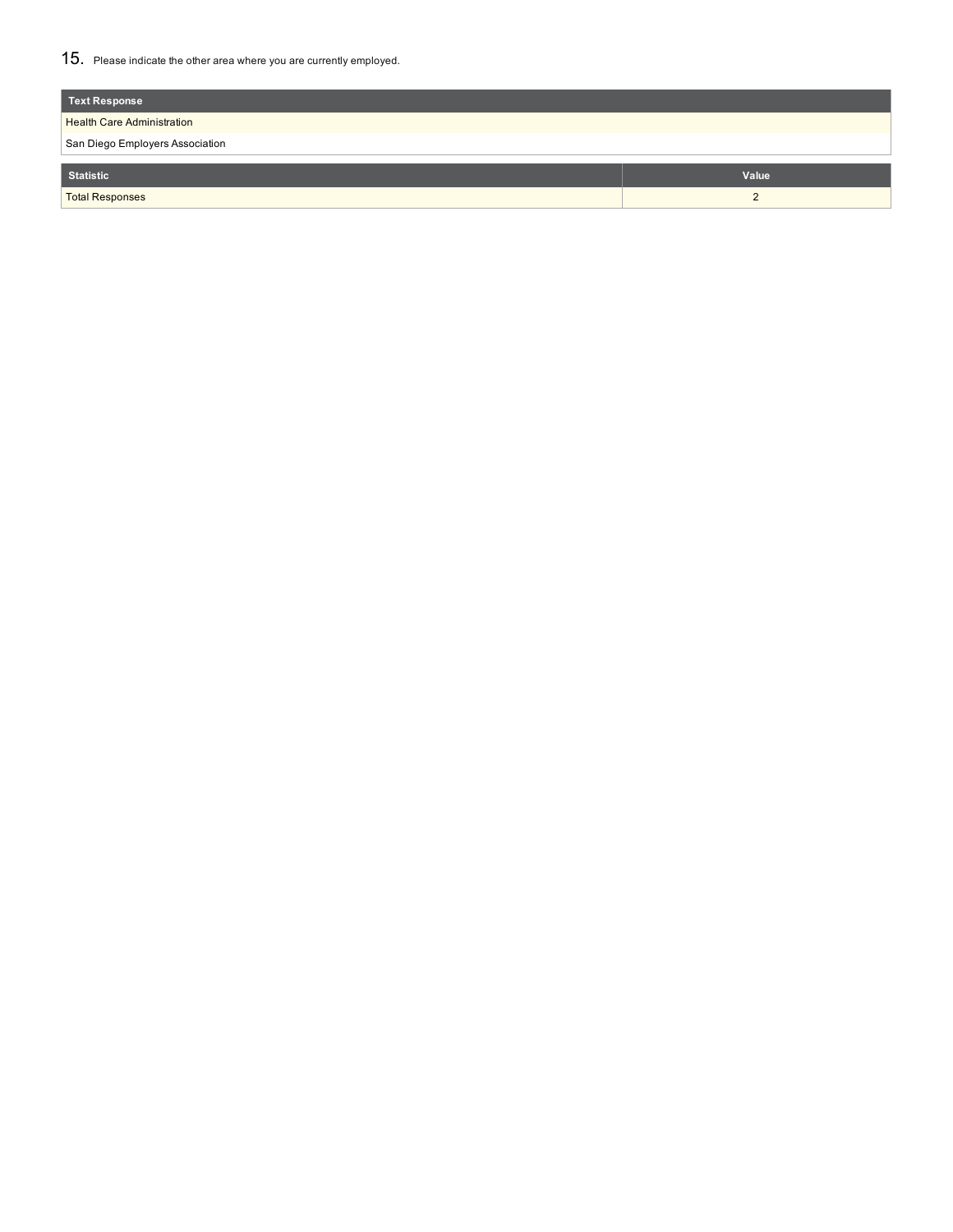16. In what general areas have you been employed? Please mark all that apply.

| #                      | <b>Answer</b>              | <b>Bar</b> | Response            | %     |  |
|------------------------|----------------------------|------------|---------------------|-------|--|
| $\mathbf{1}$           | Primary education (K-6)    |            | $\mathbf{3}$        | 27%   |  |
| $\overline{2}$         | Secondary education (7-12) |            | 5                   | 45%   |  |
| 3                      | Higher education           |            | $\overline{4}$      | 36%   |  |
| $\overline{4}$         | Journalism                 |            | $\overline{2}$      | 18%   |  |
| $\overline{5}$         | Publishing/Editing         |            | $\overline{4}$      | 36%   |  |
| 6                      | Web Design/Online writing  |            | 5                   | 45%   |  |
| $\overline{7}$         | Writing                    |            | $\overline{4}$      | 36%   |  |
| 8                      | Ministry                   |            | 3                   | 27%   |  |
| $\boldsymbol{9}$       | <b>Ministry Spouse</b>     |            | $\mathbf 0$         | 0%    |  |
| 10                     | Law                        |            | $\pmb{0}$           | 0%    |  |
| 11                     | Government                 |            | $\mathsf{O}\xspace$ | 0%    |  |
| 12                     | <b>NGO</b>                 |            |                     | $9\%$ |  |
| 13                     | Stay-at-home parent        |            | $\mathbf 0$         | 0%    |  |
| 15                     | <b>Business</b>            |            |                     | 9%    |  |
| 16                     | <b>Public Relations</b>    |            | $\overline{2}$      | 18%   |  |
| 17                     | Communications             |            | $\overline{c}$      | 18%   |  |
| 18                     | Translating                |            | $\mathbf{1}$        | 9%    |  |
| 19                     | Teaching Internationally   |            | 5                   | 45%   |  |
| 20                     | Other                      |            | $\mathsf{O}\xspace$ | 0%    |  |
| <b>Statistic</b>       |                            |            | Value               |       |  |
| <b>Min Value</b>       |                            |            | $\mathbf{1}$        |       |  |
| Max Value              |                            |            | 19                  |       |  |
| <b>Total Responses</b> |                            |            | 11                  |       |  |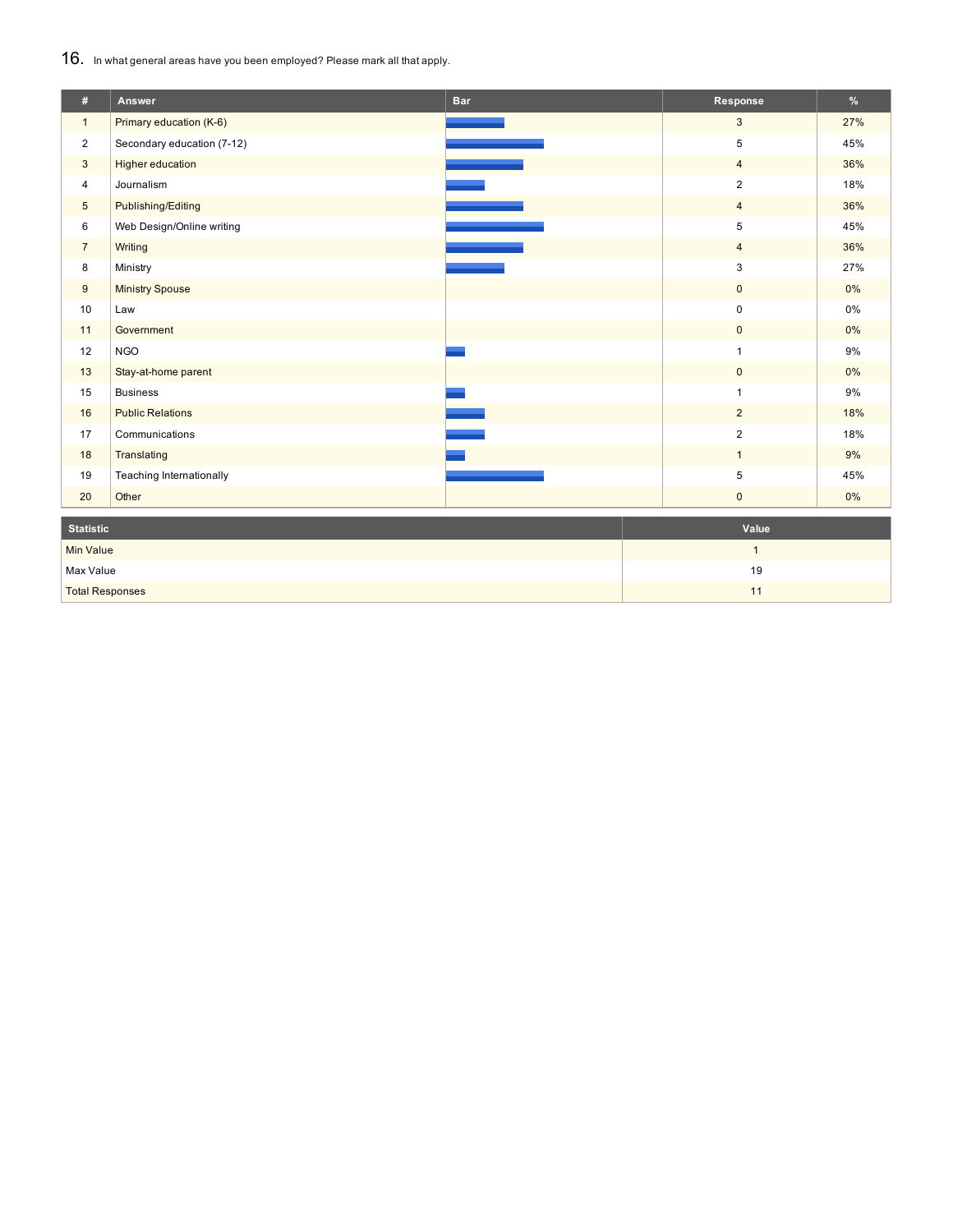17. Please indicate the other area(s) where you have been employed.

| Text Response          |       |
|------------------------|-------|
| Statistic              | Value |
| <b>Total Responses</b> |       |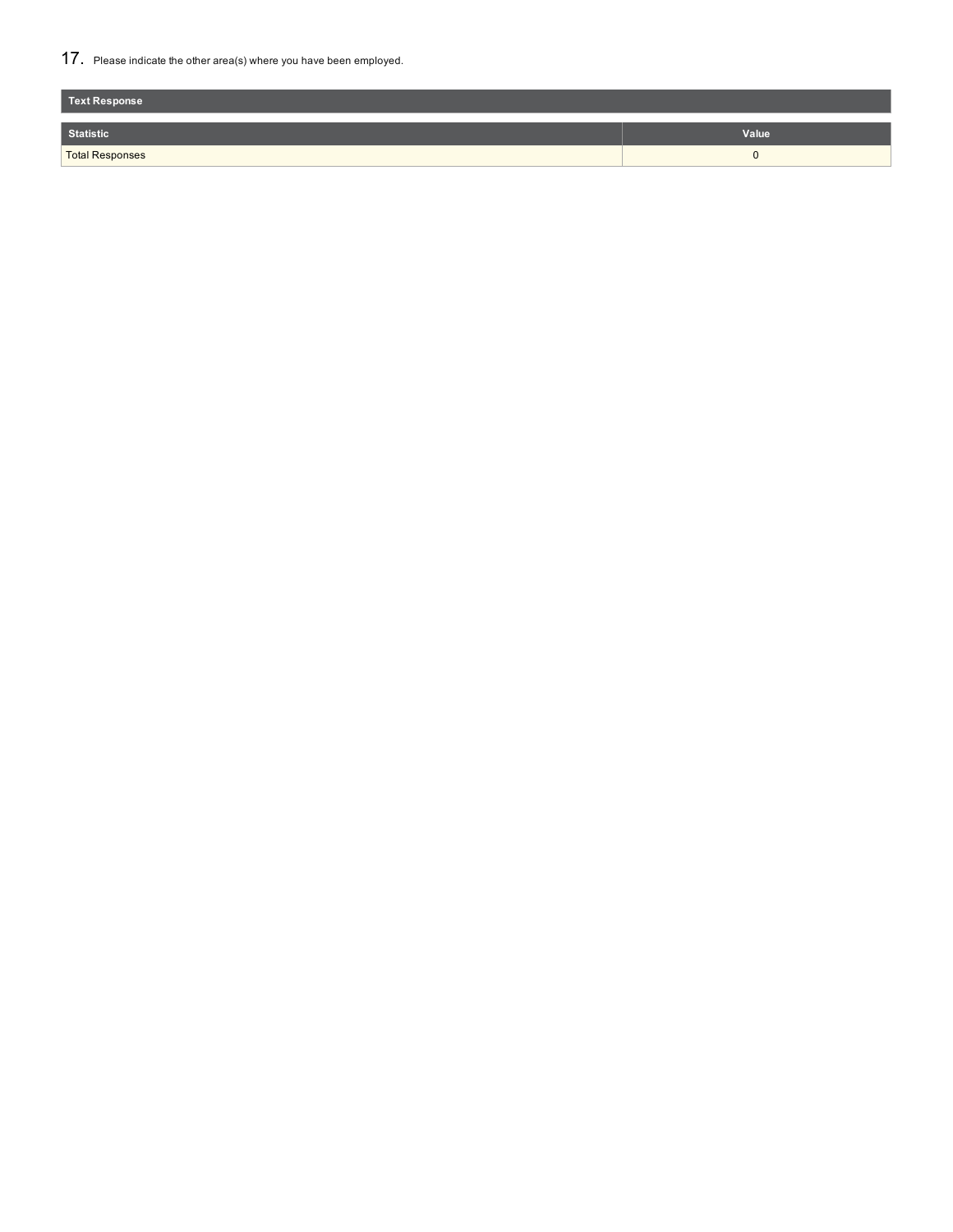### 18. Have you applied to a graduate degree program?

| #                         | Answer | <b>Bar</b> |    | Response       | $\%$ |
|---------------------------|--------|------------|----|----------------|------|
| $\mathbf{1}$              | Yes    |            |    | 6              | 55%  |
| $\overline{2}$            | No     |            |    | 5              | 45%  |
|                           | Total  |            | 11 |                |      |
| <b>Statistic</b>          |        |            |    | Value          |      |
| <b>Min Value</b>          |        |            |    | $\overline{1}$ |      |
| Max Value                 |        |            |    | $\overline{2}$ |      |
| Mean                      |        |            |    | 1.45           |      |
| Variance                  |        |            |    | 0.27           |      |
| <b>Standard Deviation</b> |        |            |    | 0.52           |      |
| <b>Total Responses</b>    |        |            |    | 11             |      |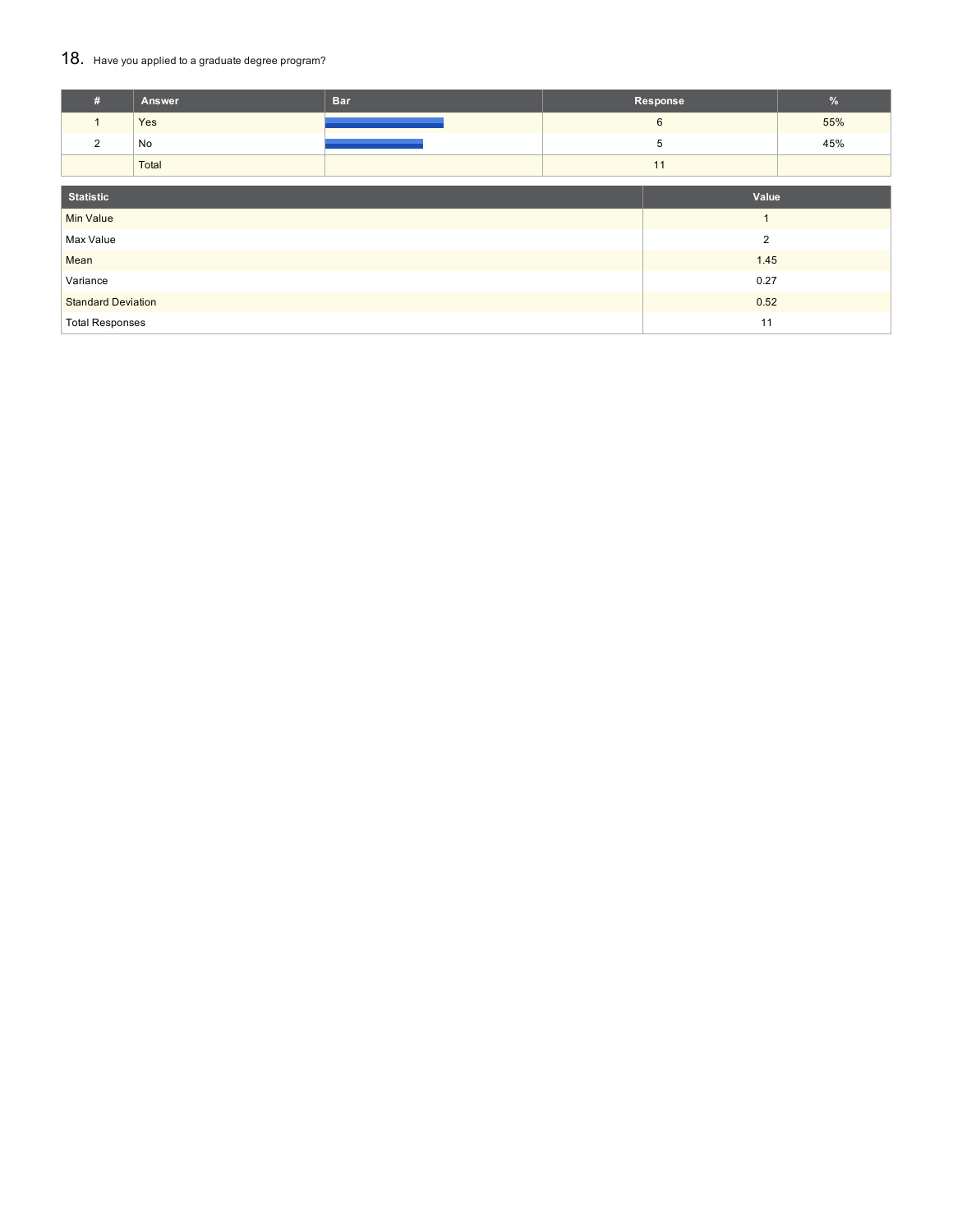### 19. Have you been accepted to a graduate degree program?

| #                                 | Answer | <b>Bar</b> | Response |  |       |
|-----------------------------------|--------|------------|----------|--|-------|
|                                   | Yes    |            | 6        |  |       |
| 2                                 | No     |            | 0        |  | 0%    |
|                                   | Total  |            | 6        |  |       |
| <b>Statistic</b>                  |        |            |          |  | Value |
| <b>Min Value</b>                  |        |            |          |  | и     |
| Max Value                         |        |            |          |  | 1     |
| Mean                              |        |            |          |  | 1.00  |
| Variance                          |        |            |          |  | 0.00  |
| 0.00<br><b>Standard Deviation</b> |        |            |          |  |       |
| <b>Total Responses</b>            |        |            |          |  | 6     |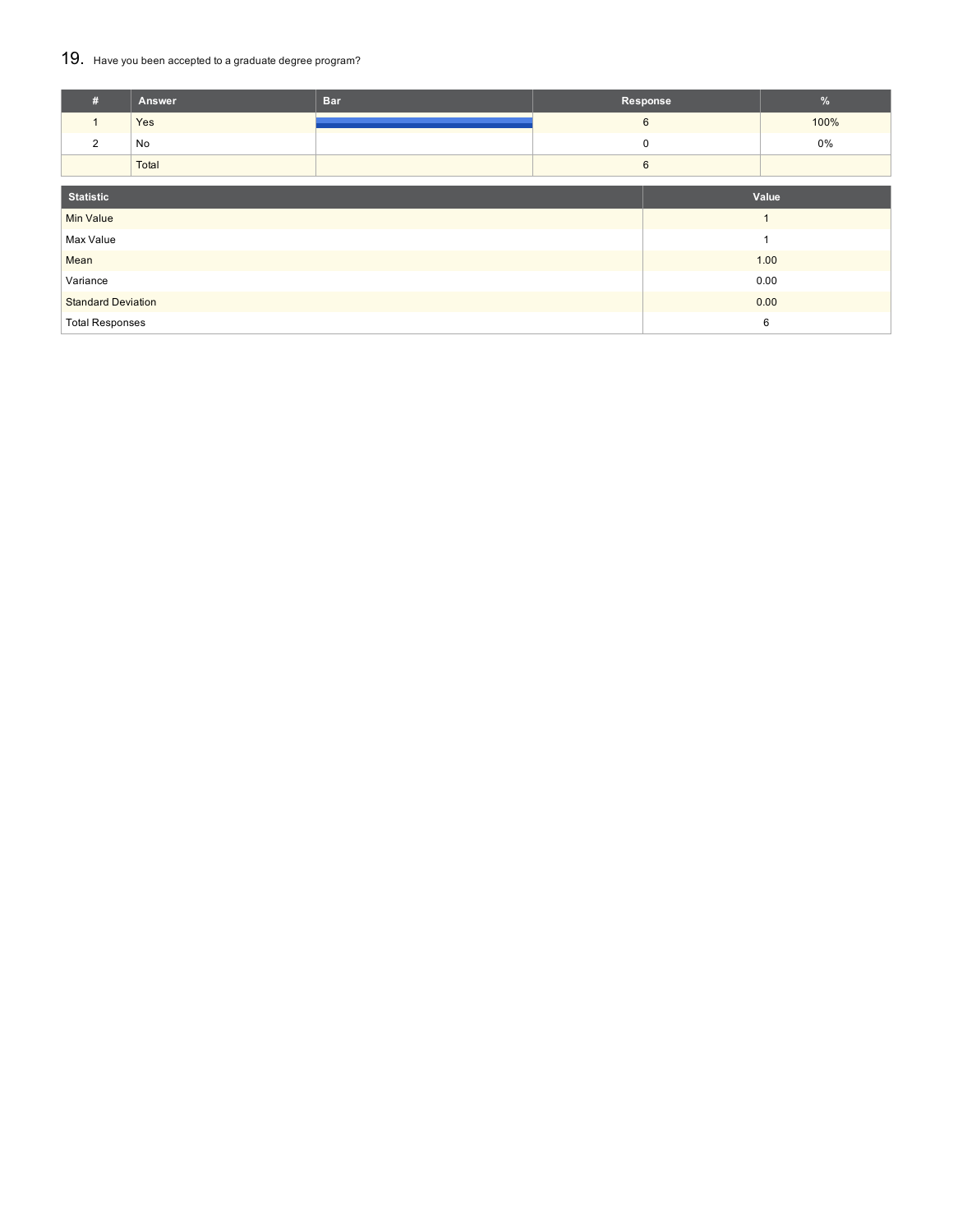## 20. Please indicate where you are in your pursuit of a higher degree:

| #                | <b>Answer</b>                            | <b>Bar</b> | Response       | %     |  |  |
|------------------|------------------------------------------|------------|----------------|-------|--|--|
| $\mathbf{1}$     | currently enrolled in a master's program |            | $\overline{2}$ | 33%   |  |  |
| $\overline{2}$   | completed a master's degree              |            | $\overline{4}$ | 67%   |  |  |
| $\mathbf{3}$     | ABD--all but dissertation                |            | $\mathbf 0$    | $0\%$ |  |  |
| $\overline{4}$   | completed a Ph.D.                        |            | 0              | 0%    |  |  |
|                  | Total                                    |            | 6              |       |  |  |
|                  |                                          |            |                |       |  |  |
| <b>Statistic</b> |                                          |            | Value          |       |  |  |
| Min Value        |                                          |            | $\mathbf{1}$   |       |  |  |
| Max Value        |                                          |            | $\overline{2}$ |       |  |  |
| Mean             |                                          |            | 1.67           |       |  |  |
| Variance         |                                          |            | 0.27           |       |  |  |
|                  | <b>Standard Deviation</b>                |            | 0.52           |       |  |  |
|                  | <b>Total Responses</b>                   |            | 6              |       |  |  |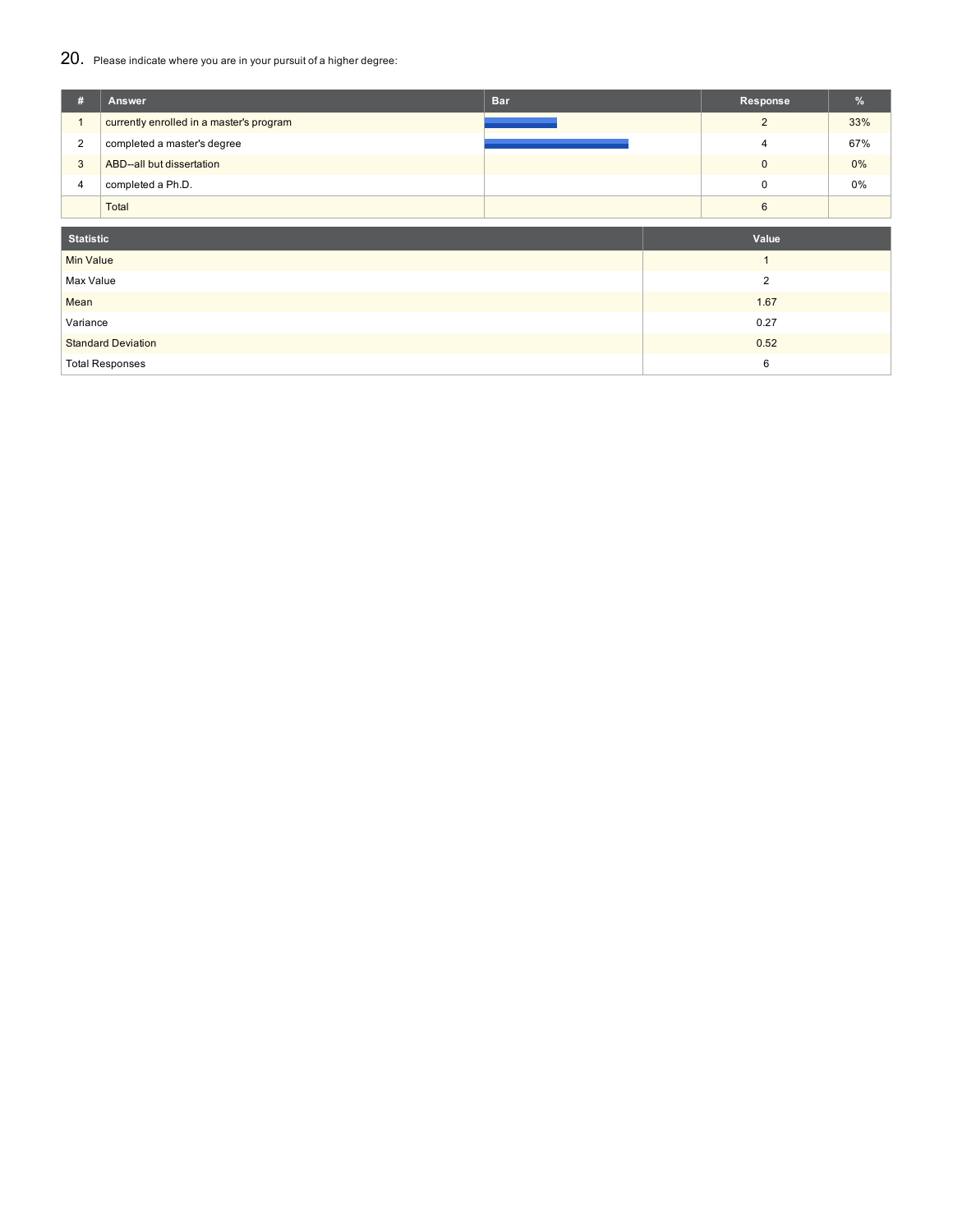| <b>Text Response</b>                                                                                                                                 |       |  |  |  |
|------------------------------------------------------------------------------------------------------------------------------------------------------|-------|--|--|--|
| Was accepted and enrolled, but chose not to complete Master of Arts in Writing Composition at CSUFresno                                              |       |  |  |  |
| MA, San Diego State University. Starting a PhD program at University of Washington Fall 2014.                                                        |       |  |  |  |
| AIC                                                                                                                                                  |       |  |  |  |
| MA in Education, Ashford University; Accepted to EdD in Workforce Development Ed & Human Resource, Univ of Arkansas                                  |       |  |  |  |
| <b>PLNU Masters of Arts in Teaching</b>                                                                                                              |       |  |  |  |
| Masters of Library and Information Science at San Jose State University; Single Subject Teaching Credential in English at San Diego State University |       |  |  |  |
|                                                                                                                                                      |       |  |  |  |
| <b>Statistic</b>                                                                                                                                     | Value |  |  |  |
| <b>Total Responses</b>                                                                                                                               | 6     |  |  |  |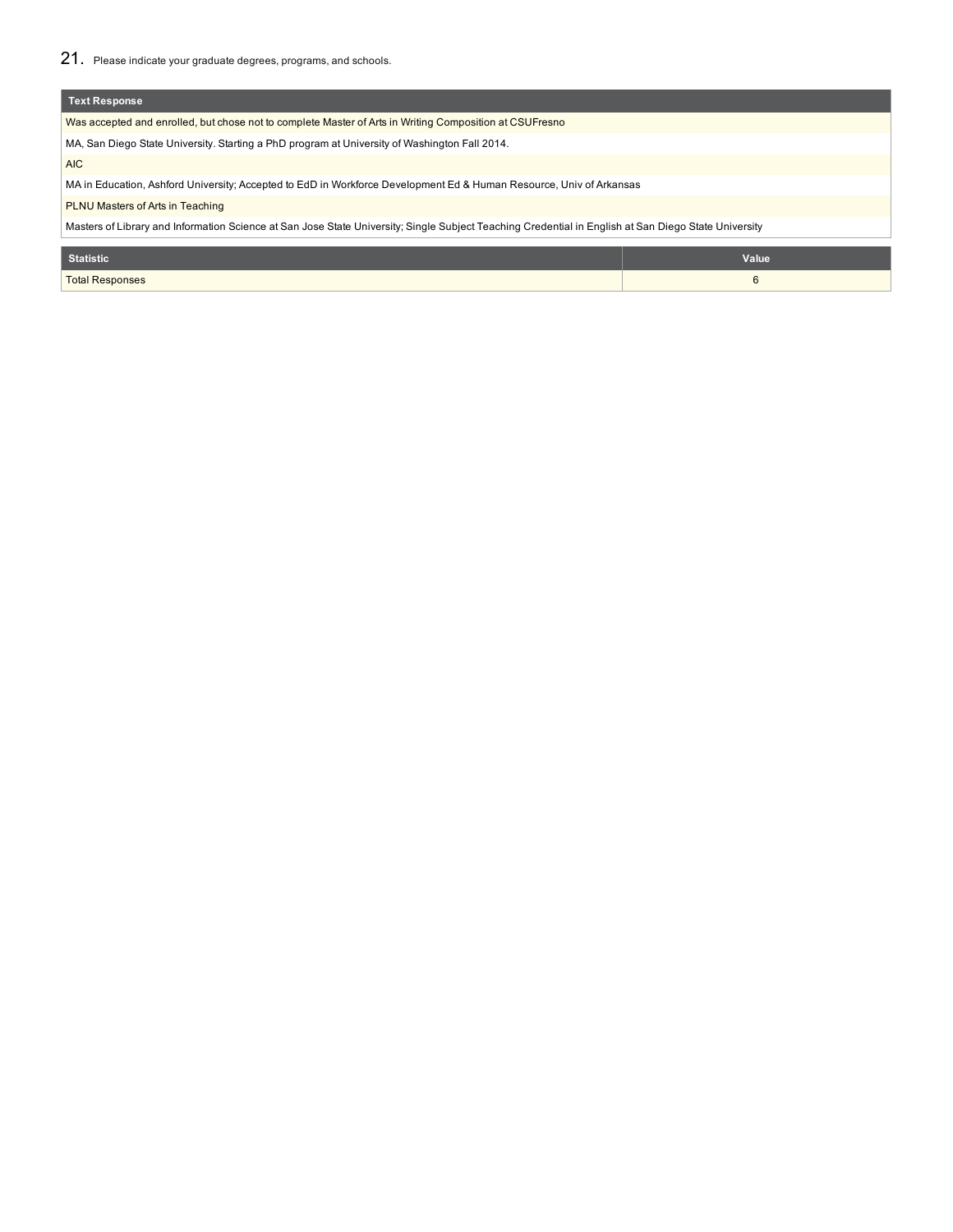### 22. How well did your literature degree prepare you for graduate school?

| #                         | Question               | Not effective | <b>Somewhat ineffective</b> | <b>Somewhat effective</b> | Very effective | <b>Total Responses</b> | Mean |  |
|---------------------------|------------------------|---------------|-----------------------------|---------------------------|----------------|------------------------|------|--|
|                           | My preparation was     | $\mathbf{0}$  |                             | 2                         | 3              | 6                      | 3.33 |  |
|                           | <b>Statistic</b>       |               |                             | My preparation was        |                |                        |      |  |
|                           | <b>Min Value</b>       |               |                             | 2                         |                |                        |      |  |
|                           | Max Value              |               |                             | 4                         |                |                        |      |  |
| Mean                      |                        |               |                             | 3.33                      |                |                        |      |  |
|                           | Variance               |               |                             |                           | 0.67           |                        |      |  |
| <b>Standard Deviation</b> |                        |               | 0.82                        |                           |                |                        |      |  |
|                           | <b>Total Responses</b> |               |                             |                           | 6              |                        |      |  |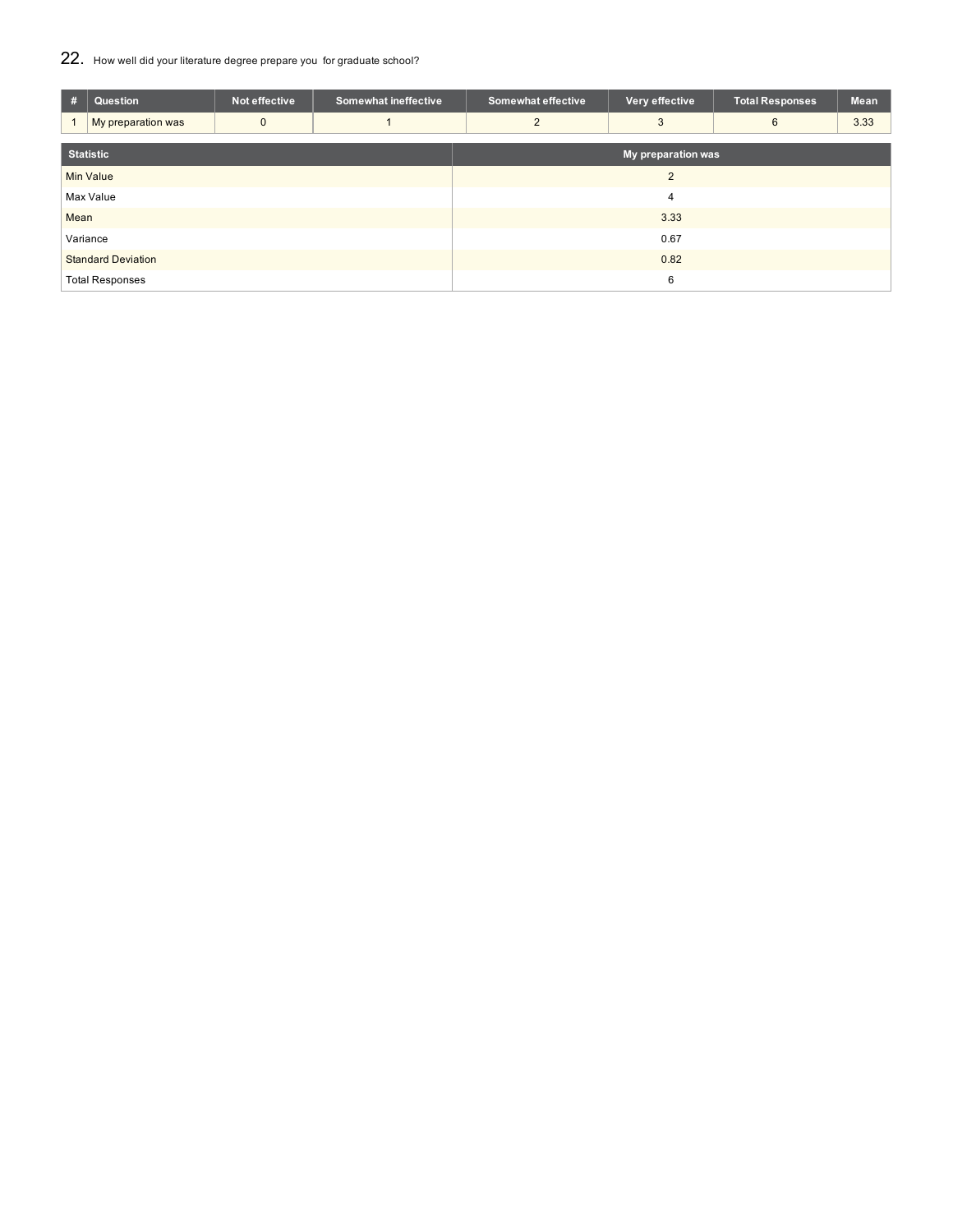### 23. Have you ever applied to a teaching credential program?

| #                         | Answer | <b>Bar</b> |    | Response       | $\frac{9}{6}$ |
|---------------------------|--------|------------|----|----------------|---------------|
| $\mathbf{1}$              | Yes    |            |    | $\overline{4}$ | 36%           |
| 2                         | No     |            |    | $\overline{ }$ | 64%           |
|                           | Total  |            | 11 |                |               |
| <b>Statistic</b>          |        |            |    | Value          |               |
| <b>Min Value</b>          |        |            |    | $\overline{1}$ |               |
| Max Value                 |        |            |    | $\overline{2}$ |               |
| Mean                      |        |            |    | 1.64           |               |
| Variance                  |        |            |    | 0.25           |               |
| <b>Standard Deviation</b> |        |            |    | 0.50           |               |
| <b>Total Responses</b>    |        |            |    | 11             |               |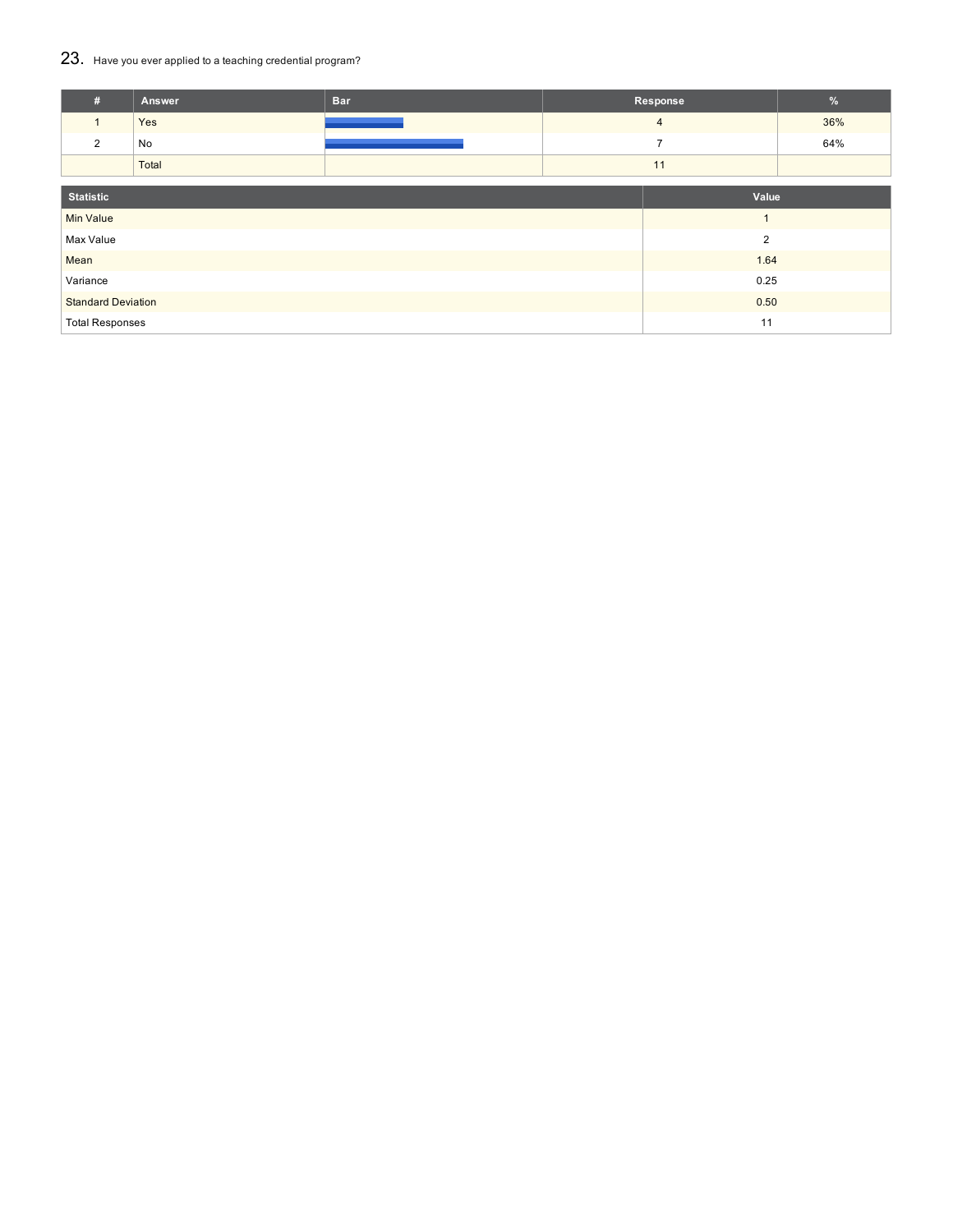### 24. Have you ever been accepted to <sup>a</sup> teaching credential program?

| #                         | Answer | <b>Bar</b> |  | Response       | %   |  |
|---------------------------|--------|------------|--|----------------|-----|--|
| $\mathbf{1}$              | Yes    |            |  | 3              | 75% |  |
| $\overline{2}$            | No     |            |  |                | 25% |  |
|                           | Total  |            |  | $\overline{4}$ |     |  |
|                           |        |            |  |                |     |  |
| <b>Statistic</b><br>Value |        |            |  |                |     |  |
| <b>Min Value</b>          |        |            |  | $\mathbf{1}$   |     |  |
| Max Value                 |        |            |  | $\overline{2}$ |     |  |
| Mean                      |        |            |  | $1.25$         |     |  |
| Variance                  |        |            |  | 0.25           |     |  |
| <b>Standard Deviation</b> |        |            |  | 0.50           |     |  |
| <b>Total Responses</b>    |        |            |  | 4              |     |  |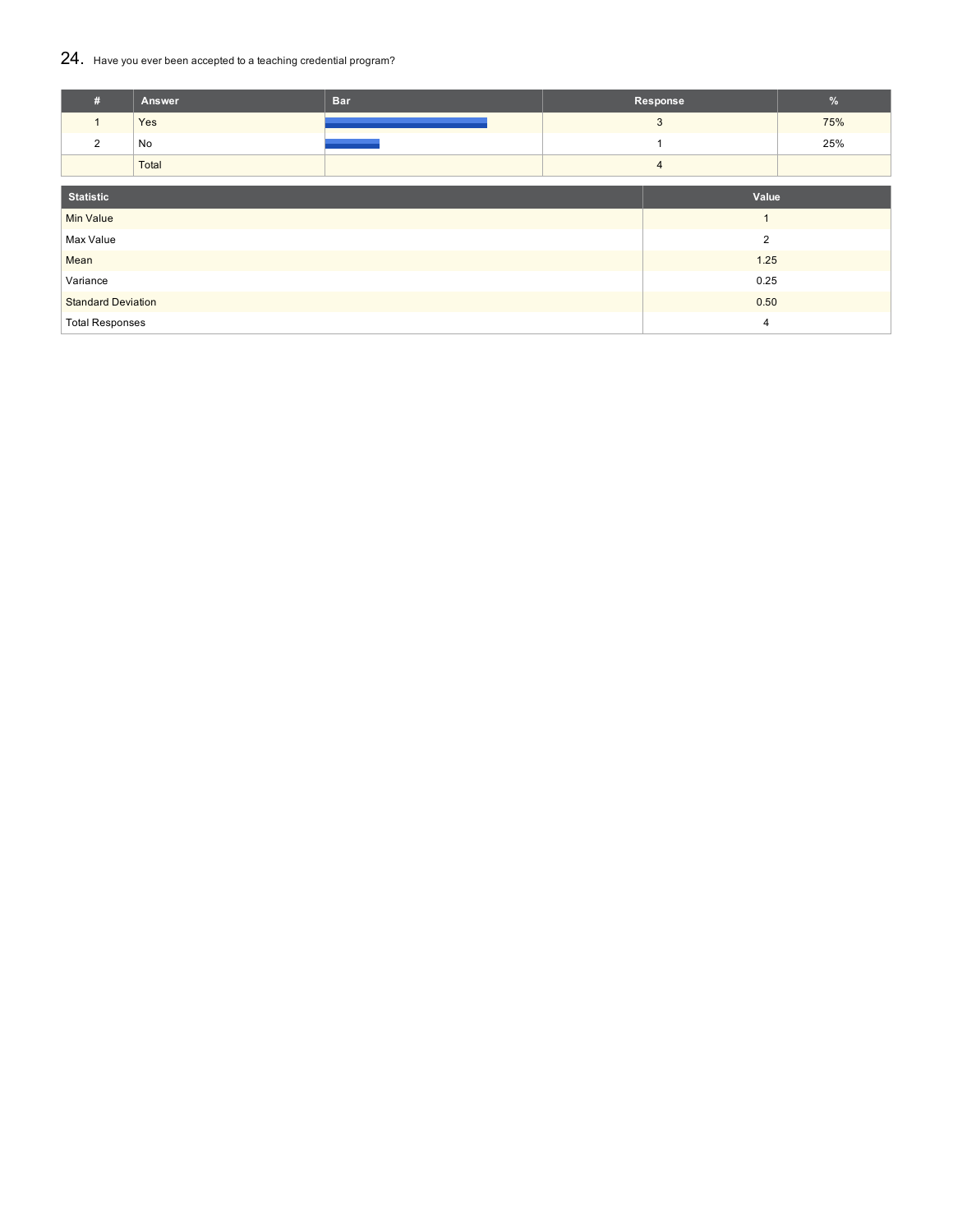### 25. Where did you enroll for your credential work?

| # | Answer                                             | <b>Bar</b> | Response     | $\frac{9}{6}$ |
|---|----------------------------------------------------|------------|--------------|---------------|
|   | <b>PLNU</b>                                        |            |              | 33%           |
| 2 | a California state college                         |            |              | 33%           |
| 3 | a UC university                                    |            | $\mathbf{0}$ | 0%            |
| 4 | an out-of-state university or college              |            |              | 33%           |
| 5 | a for-profit university (e.g. National University) |            | $\mathbf{0}$ | 0%            |
| 6 | another faith-based university                     |            | 0            | 0%            |
|   | an online university                               |            | $\mathbf{0}$ | 0%            |
|   | Total                                              |            | 3            |               |

| Statistic                 | Value |
|---------------------------|-------|
| <b>Min Value</b>          |       |
| Max Value                 | 4     |
| Mean                      | 2.33  |
| Variance                  | 2.33  |
| <b>Standard Deviation</b> | 1.53  |
| <b>Total Responses</b>    | 3     |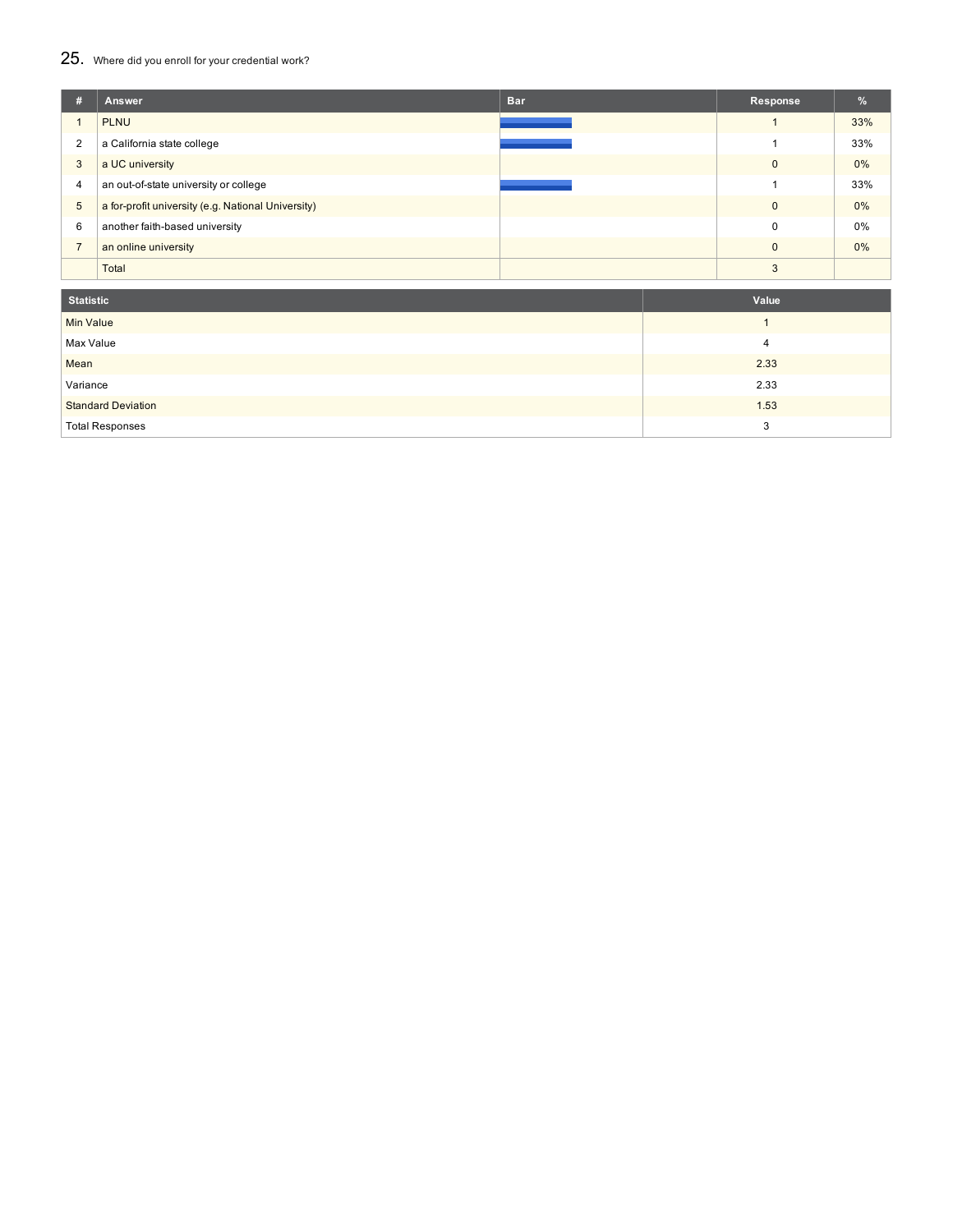#### 26. Did you complete a teaching credential?

| #                         | Answer | <b>Bar</b> |   | Response       | %   |
|---------------------------|--------|------------|---|----------------|-----|
| $\mathbf{1}$              | Yes    |            |   | $\overline{2}$ | 67% |
| $\overline{2}$            | No     |            |   |                | 33% |
|                           | Total  |            | 3 |                |     |
|                           |        |            |   |                |     |
| <b>Statistic</b>          |        |            |   | Value          |     |
| <b>Min Value</b>          |        |            |   | $\overline{1}$ |     |
| Max Value                 |        |            |   | $\overline{2}$ |     |
| Mean                      |        |            |   | 1.33           |     |
| Variance                  |        |            |   | 0.33           |     |
| <b>Standard Deviation</b> |        |            |   | 0.58           |     |
| <b>Total Responses</b>    |        |            |   | 3              |     |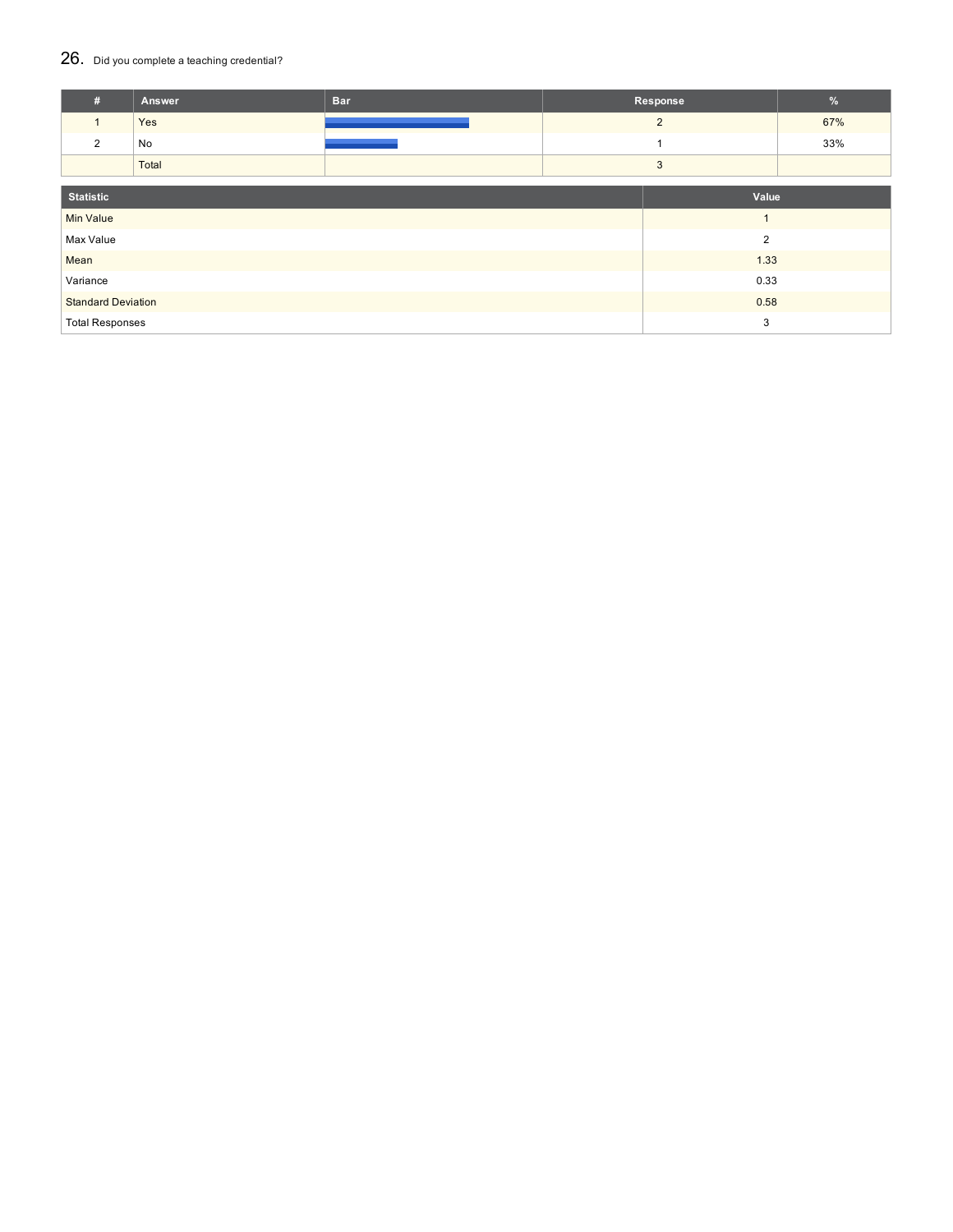# 27. Did you apply for <sup>a</sup> joint/concurrent Master's in Education while credentialing?

| Answer | <b>Bar</b> | Response | w   |
|--------|------------|----------|-----|
| Yes    |            |          | 67% |
| No     |            |          | 33% |
| Total  |            |          |     |

| <b>Statistic</b>          | Value          |
|---------------------------|----------------|
| <b>Min Value</b>          |                |
| Max Value                 | $\overline{2}$ |
| Mean                      | 1.33           |
| Variance                  | 0.33           |
| <b>Standard Deviation</b> | 0.58           |
| <b>Total Responses</b>    | 3              |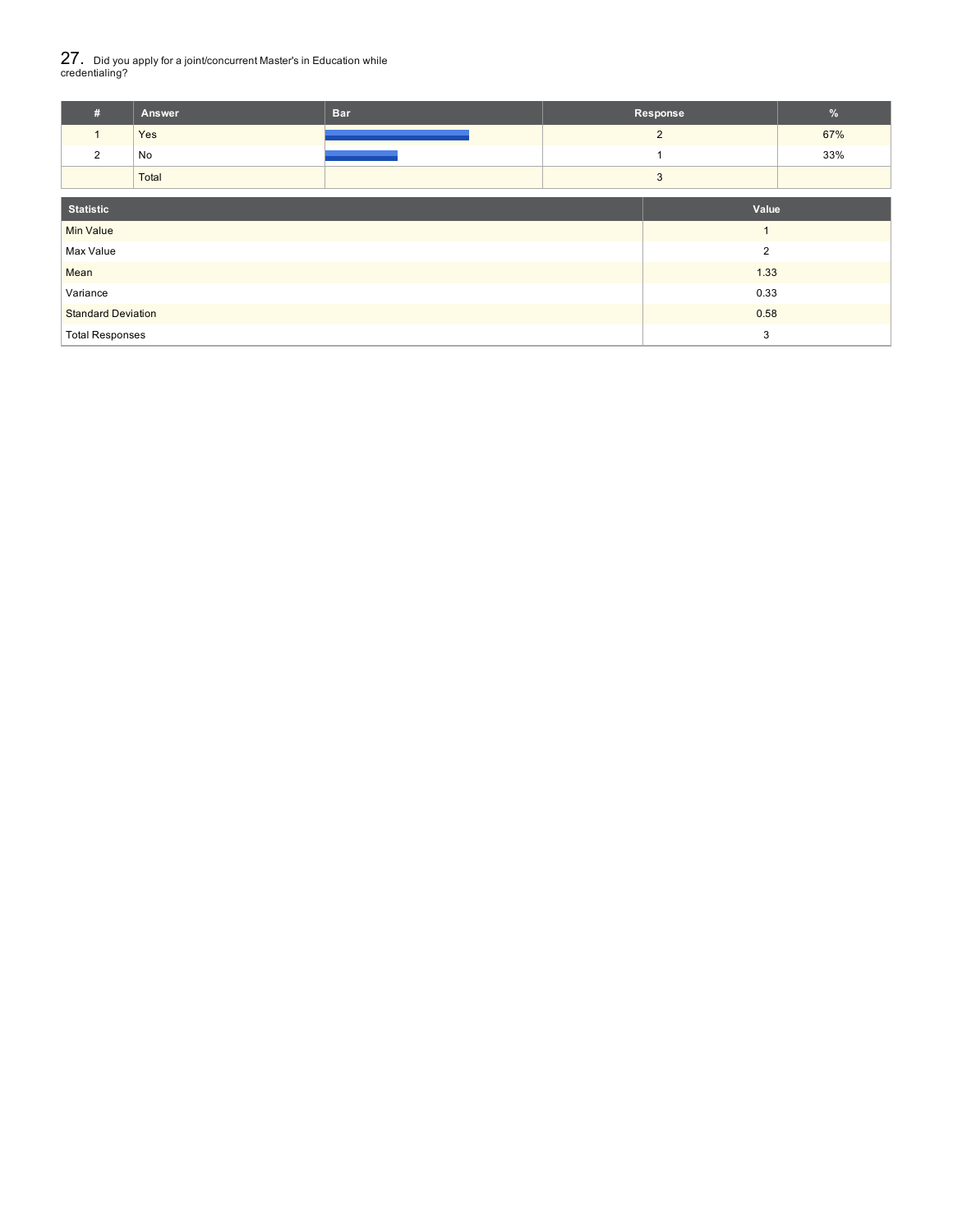# $28_\cdot$  Were you accepted to an Master's in Education program while<br>credentialing?

| #                         | Answer | <b>Bar</b> | Response       | $\%$           |  |
|---------------------------|--------|------------|----------------|----------------|--|
| $\mathbf{1}$              | Yes    |            | $\overline{2}$ | 100%           |  |
| $\overline{2}$            | No     |            | 0              | $0\%$          |  |
|                           | Total  |            | $\overline{2}$ |                |  |
| <b>Statistic</b><br>Value |        |            |                |                |  |
| <b>Min Value</b>          |        |            |                |                |  |
| Max Value                 |        |            |                |                |  |
| Mean                      |        |            |                | 1.00           |  |
| Variance                  |        |            |                | 0.00           |  |
| <b>Standard Deviation</b> |        |            |                | 0.00           |  |
| <b>Total Responses</b>    |        |            |                | $\overline{2}$ |  |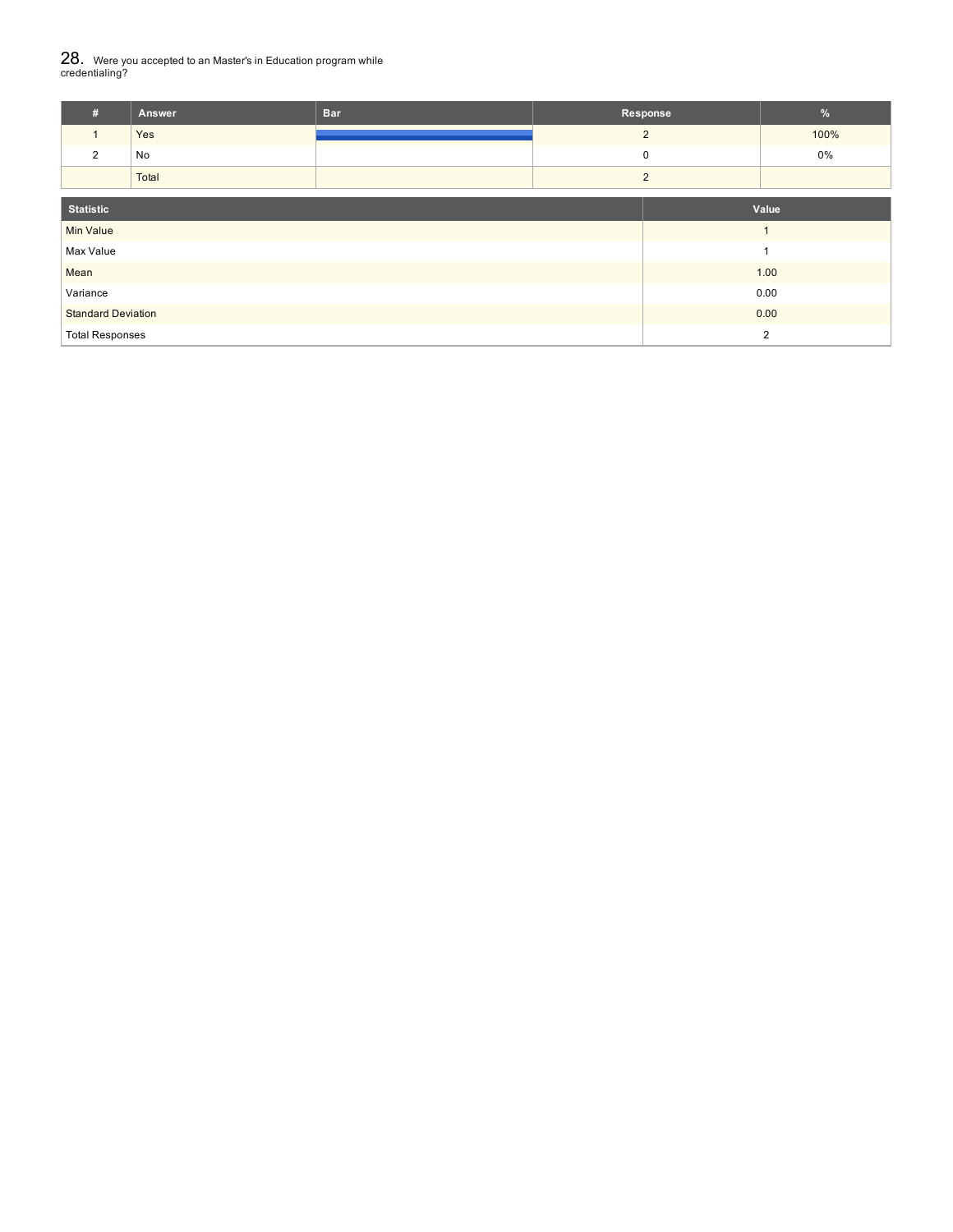### 29. Did you complete the Master's in Education program while credentialing?

| #                         | Answer            | <b>Bar</b> |  | Response       | $\%$ |
|---------------------------|-------------------|------------|--|----------------|------|
| $\mathbf{1}$              | Yes               |            |  | $\mathbf{1}$   | 50%  |
| $\overline{2}$            | No                |            |  | 0              | 0%   |
| $\mathbf{3}$              | Still in progress |            |  | ٠              | 50%  |
|                           | Total             |            |  | $\overline{2}$ |      |
|                           |                   |            |  |                |      |
| <b>Statistic</b>          |                   |            |  | Value          |      |
| <b>Min Value</b>          |                   |            |  | $\overline{1}$ |      |
| Max Value                 |                   |            |  | 3              |      |
| Mean                      |                   |            |  | 2.00           |      |
| Variance                  |                   |            |  | 2.00           |      |
| <b>Standard Deviation</b> |                   |            |  | 1.41           |      |
| <b>Total Responses</b>    |                   |            |  | $\overline{2}$ |      |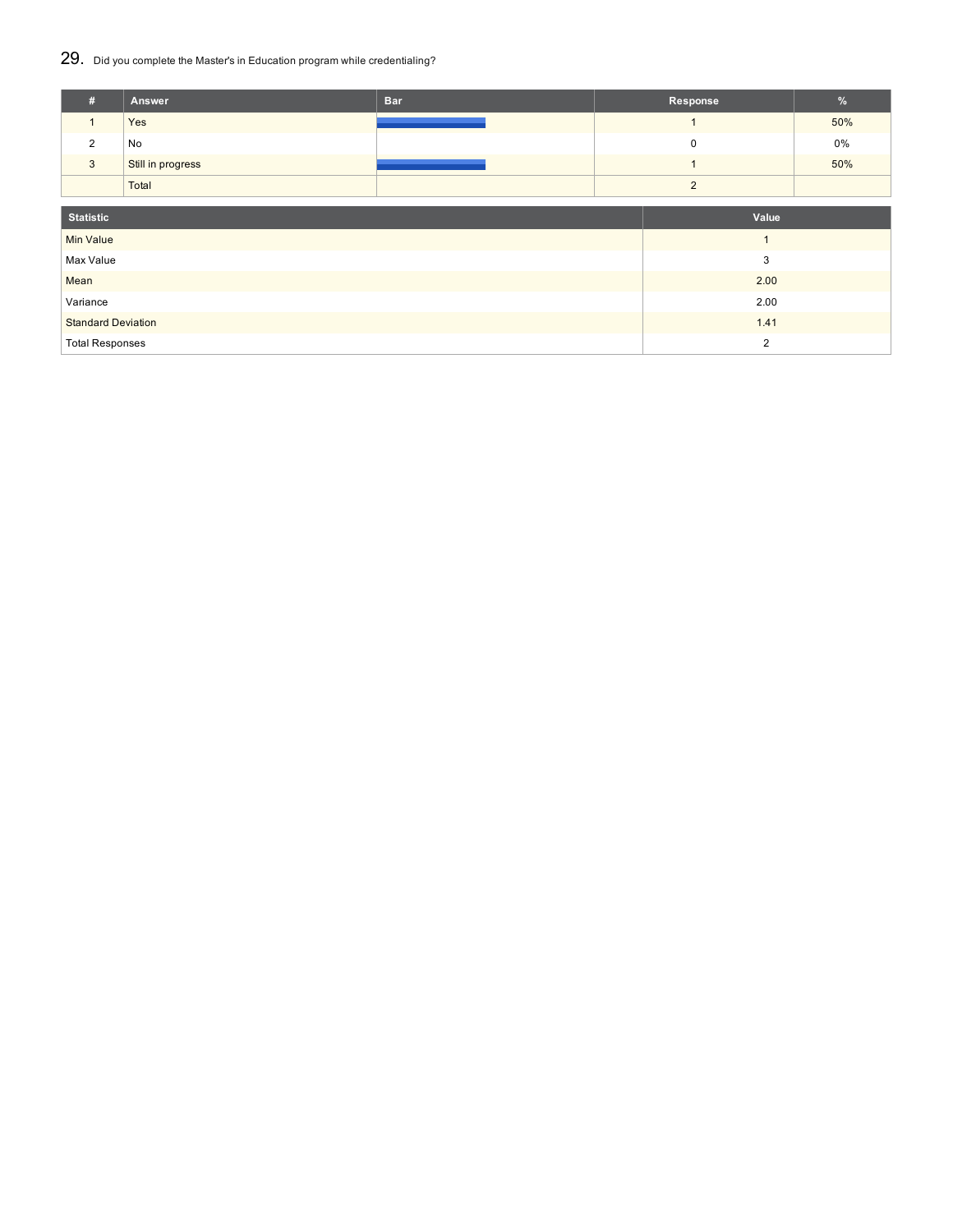$30_\cdot$  What level or area of specialty did you complete in your credential program?<br>Please mark all that apply.

| #                | Answer                                      | <b>Bar</b> | Response       | %     |
|------------------|---------------------------------------------|------------|----------------|-------|
| $\mathbf{1}$     | Grades K-6                                  |            | $\mathbf{0}$   | $0\%$ |
| 2                | Secondary level 7-12: English Language Arts |            | 3              | 100%  |
| $\overline{3}$   | <b>Special Education</b>                    |            | $\mathbf{0}$   | $0\%$ |
| 4                | Leadership and Administration               |            | $\mathbf 0$    | 0%    |
| $5\phantom{.0}$  | Counseling                                  |            | $\mathbf 0$    | $0\%$ |
| 6                | <b>Curriculum Development</b>               |            | 0              | 0%    |
| $\overline{7}$   | <b>Reading Specialist</b>                   |            | $\mathbf{0}$   | $0\%$ |
| 8                | Other discipline secondary level 7-12       |            | 0              | 0%    |
| <b>Statistic</b> |                                             |            | Value          |       |
| <b>Min Value</b> |                                             |            | $\overline{2}$ |       |
| Max Value        |                                             |            | $\overline{2}$ |       |

Total Responses 3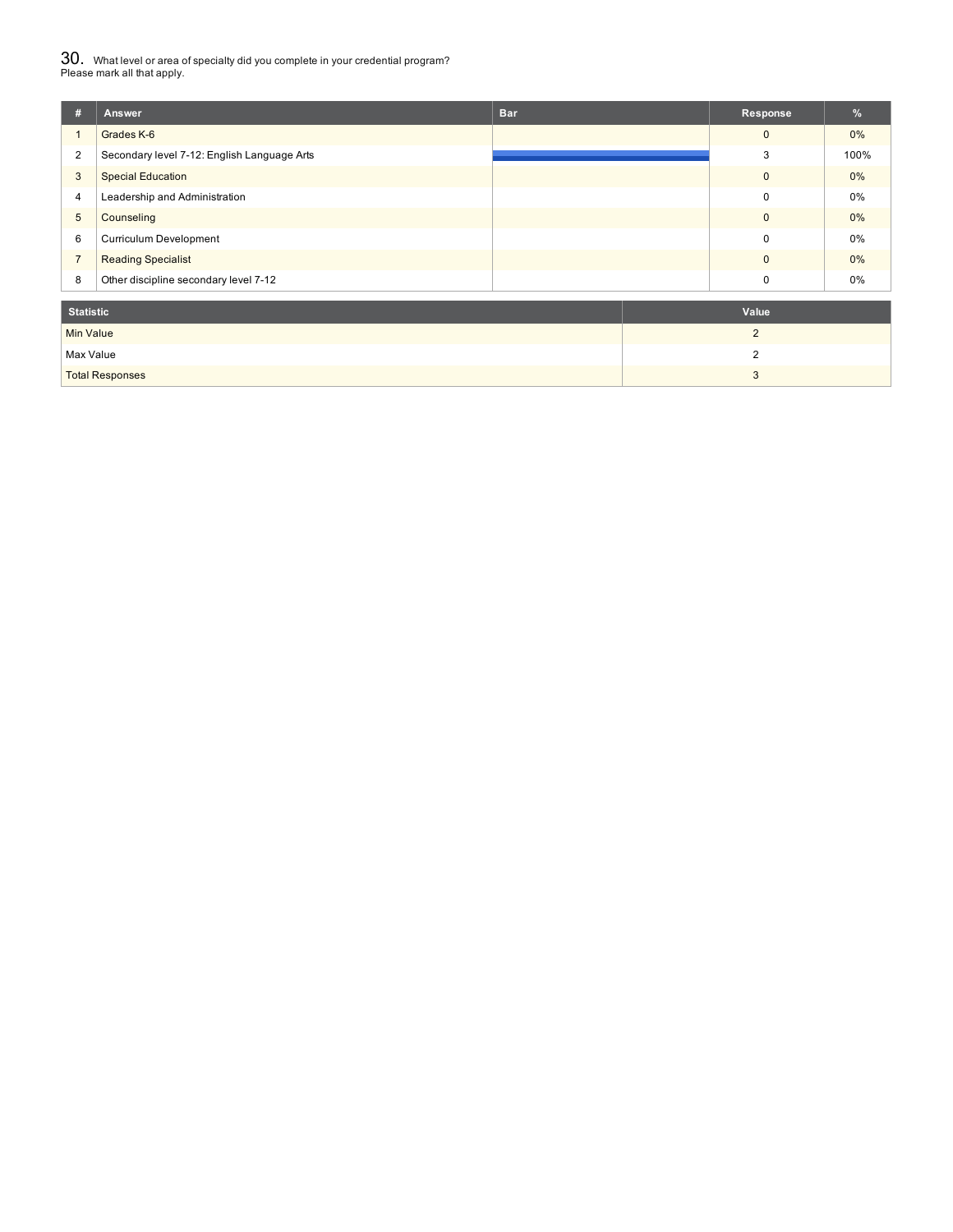$31_\cdot$  What was the other discipline in which you completed a specialized<br>credential program?

| <b>Text Response</b>   |       |
|------------------------|-------|
| <b>Statistic</b>       | Value |
| <b>Total Responses</b> | . .   |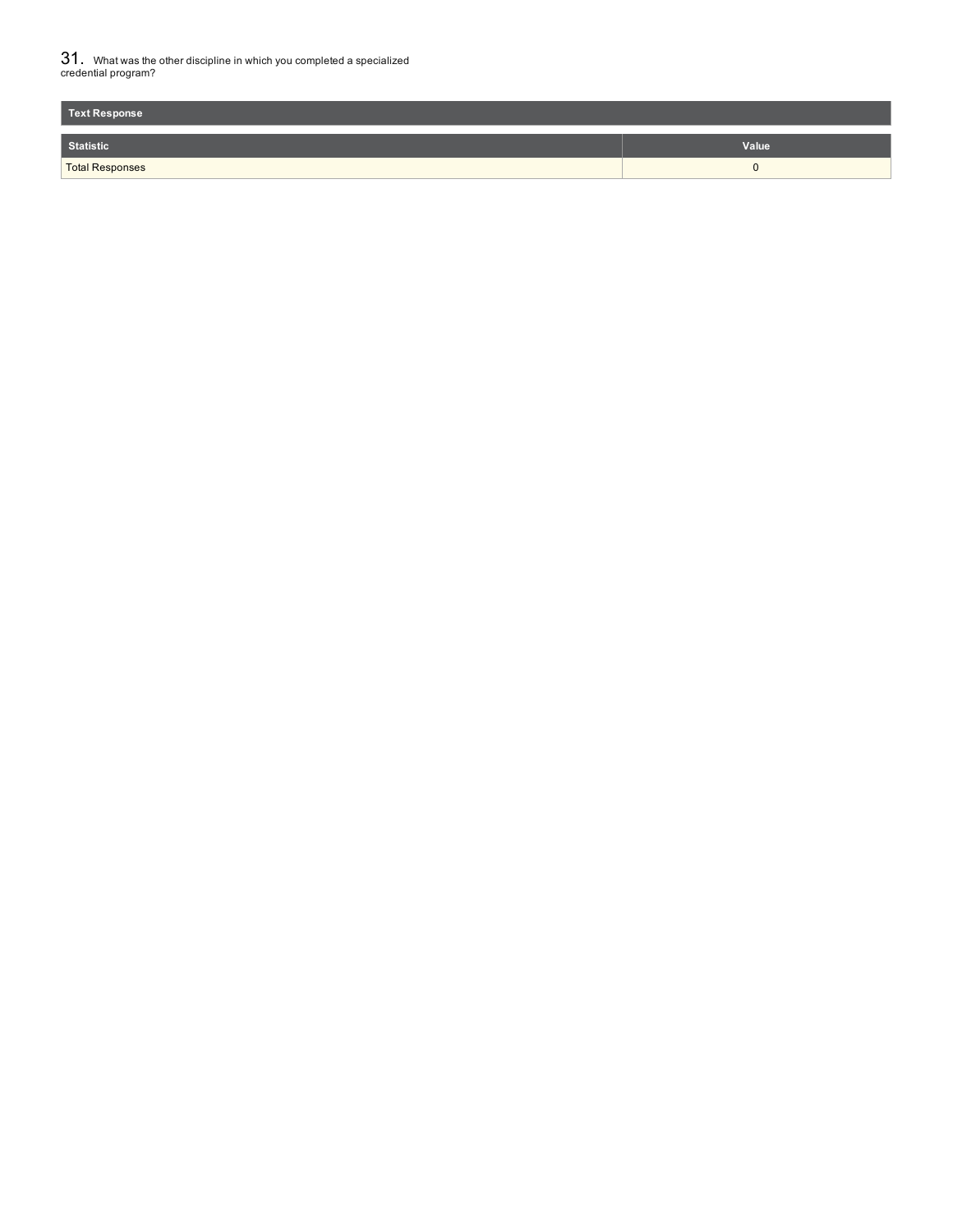### 32. Have you ever been employed as an English Language Arts teacher?

| #                         | Answer | <b>Bar</b> | Response       |  | %              |
|---------------------------|--------|------------|----------------|--|----------------|
|                           | Yes    |            | $\overline{2}$ |  | 100%           |
| 2                         | No     |            | 0              |  | 0%             |
|                           | Total  |            | $\overline{2}$ |  |                |
| <b>Statistic</b><br>Value |        |            |                |  |                |
|                           |        |            |                |  |                |
| <b>Min Value</b>          |        |            |                |  | $\overline{1}$ |
| Max Value                 |        |            |                |  | 1              |
| Mean                      |        |            |                |  | 1.00           |
| Variance                  |        |            |                |  | 0.00           |
| <b>Standard Deviation</b> |        |            |                |  | 0.00           |
| <b>Total Responses</b>    |        |            |                |  | $\overline{2}$ |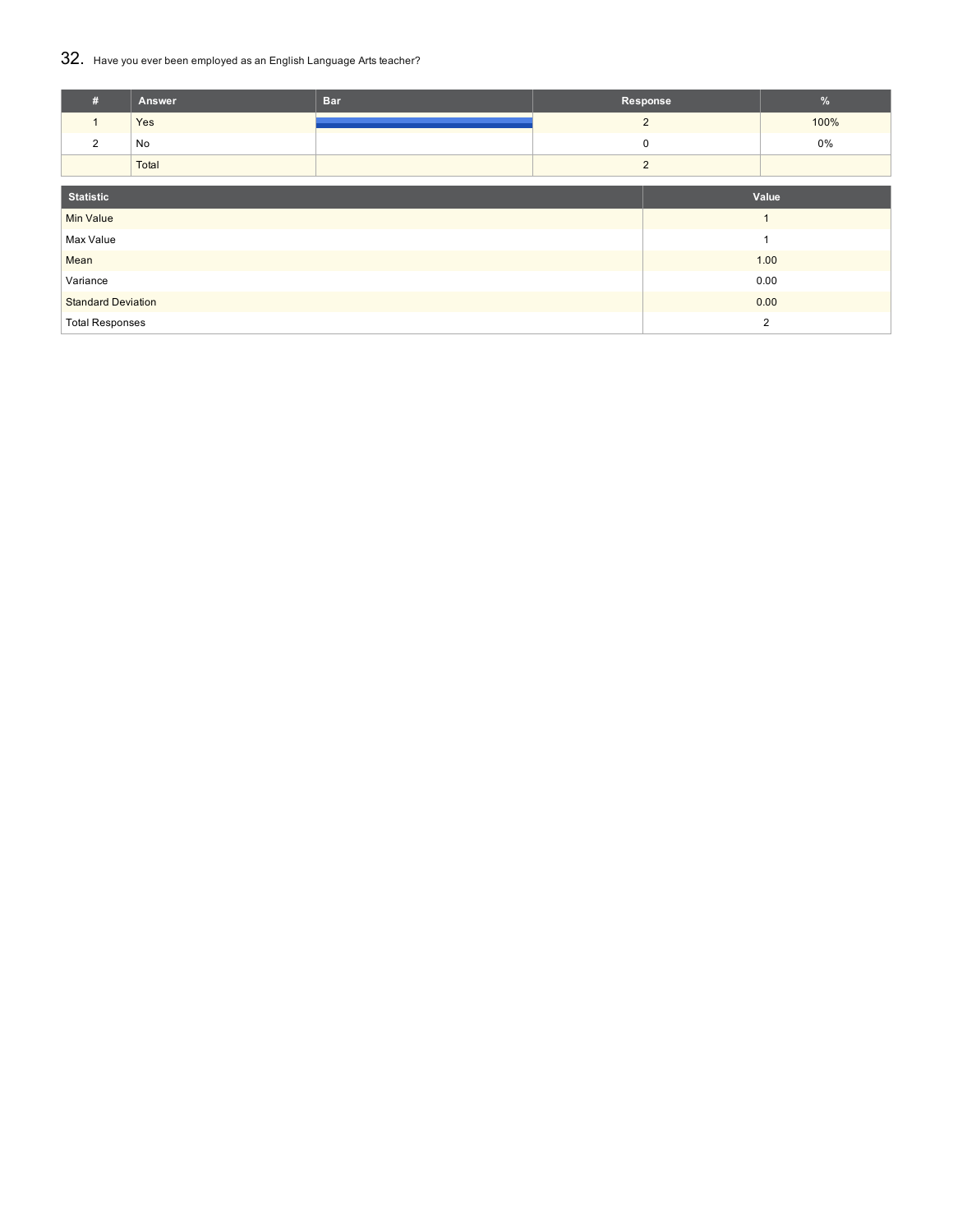## 33. How well did your literature degree prepare you to be a teacher?

| #                         | Question           | Not effective | <b>Somewhat ineffective</b> | <b>Somewhat effective</b> | Very effective | <b>Total Responses</b> | Mean |  |
|---------------------------|--------------------|---------------|-----------------------------|---------------------------|----------------|------------------------|------|--|
|                           | My preparation was | $\mathbf{0}$  | 0                           |                           |                | $\mathcal{P}$          | 3.50 |  |
| <b>Statistic</b>          |                    |               | My preparation was          |                           |                |                        |      |  |
| <b>Min Value</b>          |                    |               | 3                           |                           |                |                        |      |  |
| Max Value                 |                    |               | 4                           |                           |                |                        |      |  |
| Mean                      |                    |               |                             | 3.50                      |                |                        |      |  |
| Variance                  |                    |               | 0.50                        |                           |                |                        |      |  |
| <b>Standard Deviation</b> |                    |               | 0.71                        |                           |                |                        |      |  |
| <b>Total Responses</b>    |                    |               |                             | $\overline{2}$            |                |                        |      |  |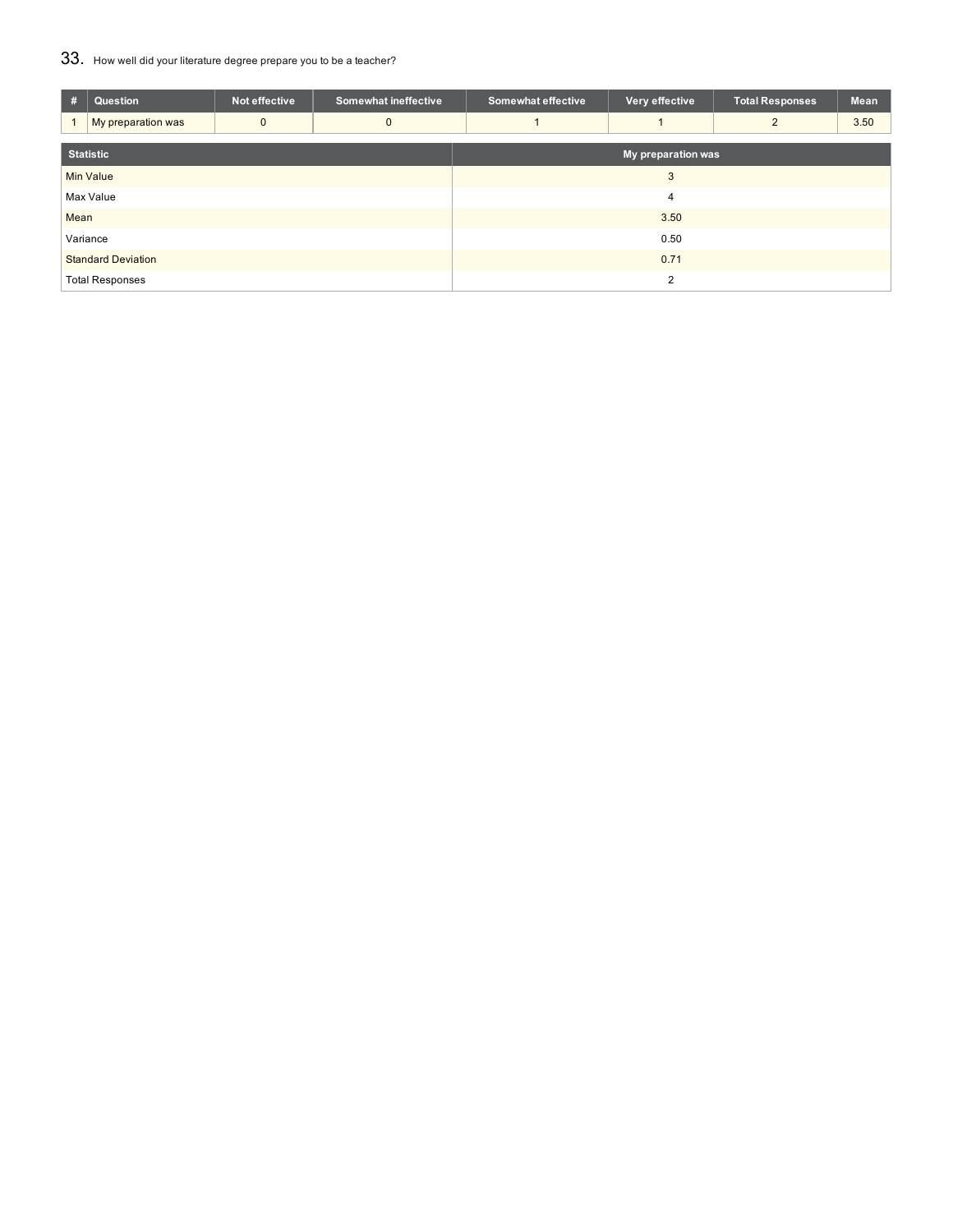# $34_\cdot$  LASTING LIFE IMPACTS of Literature/Literature-EE Degree How many<br>books do you normally read in a year?

| m. | <b>Answer</b> | <b>Bar</b> | Response | $\frac{9}{6}$ |
|----|---------------|------------|----------|---------------|
|    | 0             |            | $\Omega$ | $0\%$         |
| 2  | $1-6$         |            |          | 18%           |
| 3  | $7 - 12$      |            |          | 9%            |
| 4  | 13-20         |            | C        | 18%           |
| 5  | $21 - 25$     |            | $\Omega$ | $0\%$         |
| 6  | more than 25  |            | 6        | 55%           |
|    | Total         |            | 11       |               |

| <b>Statistic</b>          | Value          |
|---------------------------|----------------|
| <b>Min Value</b>          | $\overline{2}$ |
| Max Value                 | 6              |
| Mean                      | 4.64           |
| Variance                  | 2.85           |
| <b>Standard Deviation</b> | 1.69           |
| <b>Total Responses</b>    | 11             |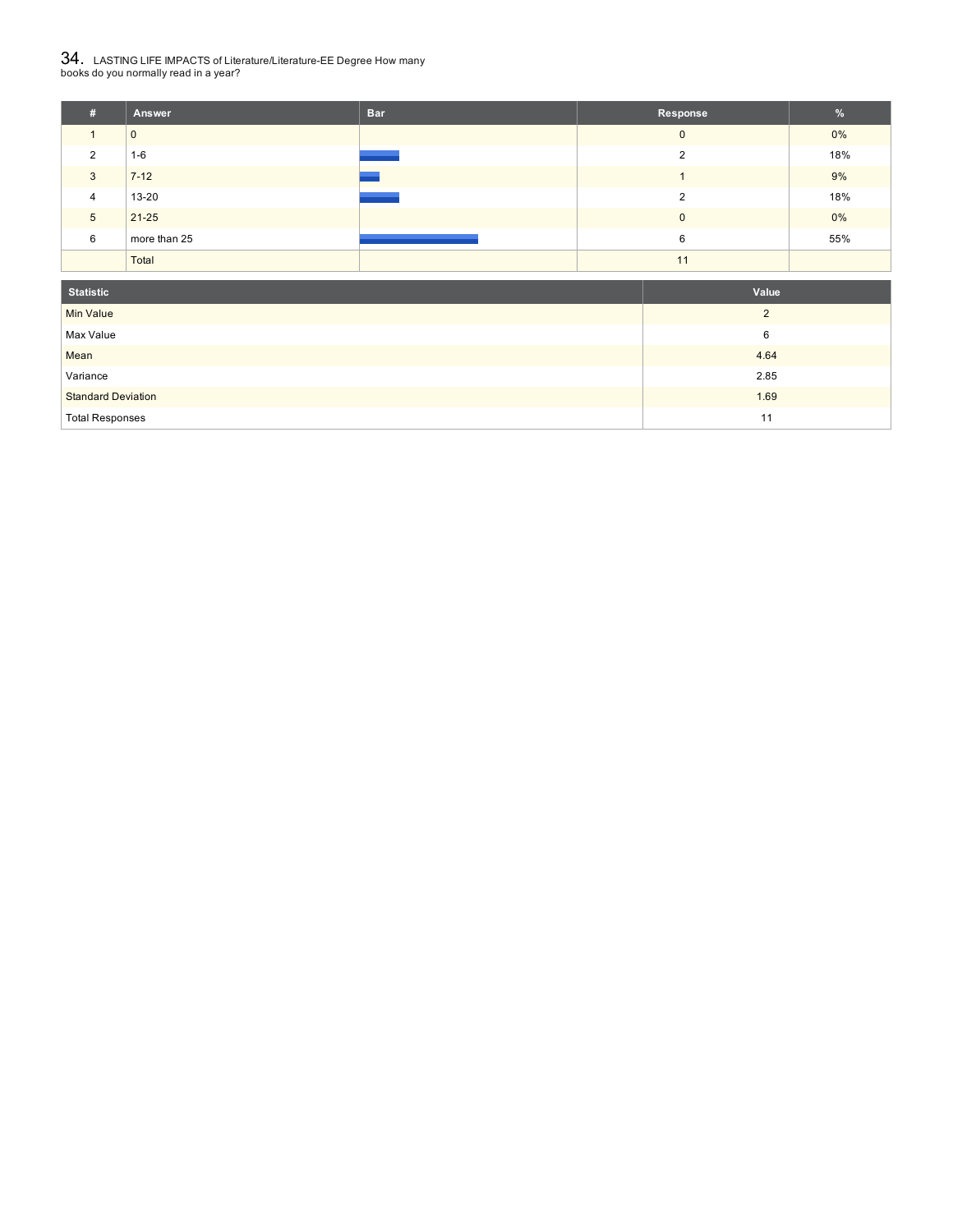# $35_\cdot$  Which of all of the following do you do at least twice a year or as often as<br>indicated? Check all that apply.

| #                                | Answer                                                                 | <b>Bar</b> | Response       | $\%$  |  |
|----------------------------------|------------------------------------------------------------------------|------------|----------------|-------|--|
| $\mathbf{1}$                     | Go to the theatre                                                      |            | 9              | 82%   |  |
| $\overline{2}$                   | Go to "artistic" movies                                                |            | 8              | 73%   |  |
| 3                                | Write fiction                                                          |            | 5              | 45%   |  |
| 4                                | Read fiction                                                           |            | 10             | 91%   |  |
| 5                                | Write poetry                                                           |            | 3              | 27%   |  |
| 6                                | Read poetry                                                            |            | 8              | 73%   |  |
| $\overline{7}$                   | Write non-fiction                                                      |            | 5              | 45%   |  |
| 8                                | Read non-fiction                                                       |            | 8              | 73%   |  |
| 9                                | Write plays                                                            |            | $\overline{0}$ | 0%    |  |
| 10                               | Read plays                                                             |            | $\overline{2}$ | 18%   |  |
| 11                               | Journal at least 2x a week                                             |            | $\overline{4}$ | 36%   |  |
| 12                               | Participate in a book discussion group                                 |            | 3              | 27%   |  |
| 13                               | Participate in a bible study group                                     |            | $\overline{7}$ | 64%   |  |
| 14                               | Engage in a theological discussion                                     |            | 8              | 73%   |  |
| 15                               | Attend public lectures/readings                                        |            | 5              | 45%   |  |
| 16                               | Read a literary journal/magazine                                       |            | $\overline{4}$ | 36%   |  |
| 17                               | Visit museums/galleries                                                |            | 10             | 91%   |  |
| 18                               | Attend the symphony or opera                                           |            | $\overline{2}$ | 18%   |  |
| 19                               | Listen to NPR or KPBS weekly                                           |            | $6\phantom{a}$ | 55%   |  |
| 20                               | Financially support a public library                                   |            | 0              | 0%    |  |
| 21                               | Financially support a lecture series                                   |            | $\overline{0}$ | 0%    |  |
| 22                               | Financially support a literary magazine                                |            | 0              | 0%    |  |
| 23                               | Financially support a theatre company                                  |            | $\mathbf 0$    | $0\%$ |  |
| 24                               | Have your children study a foreign language.                           |            | 1              | 9%    |  |
| 25                               | Participate in cross-cultural exchanges (missions trips, travel, etc.) |            | 9              | 82%   |  |
|                                  | <b>Statistic</b><br>Value                                              |            |                |       |  |
| <b>Min Value</b><br>$\mathbf{1}$ |                                                                        |            |                |       |  |
|                                  | Max Value                                                              | 25         |                |       |  |

**Total Responses 21 August 2018**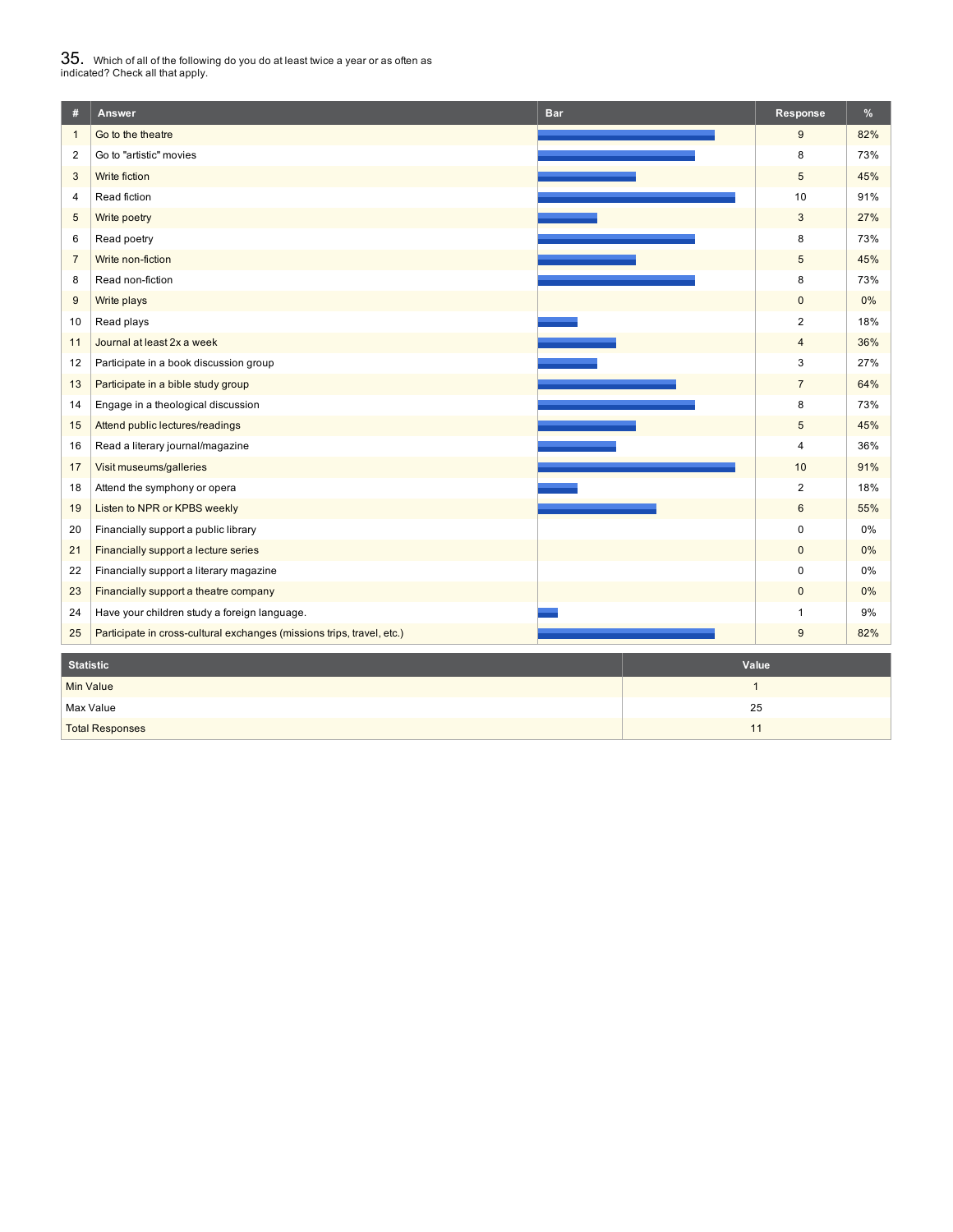#### **Text Response**

#### Strong storytelling foundation.

Learning to engage significant cultural and theological ideas with a new lenses. Taking classes with the professors who encouraged us to wrestle with the tensions within our class texts and modeled how to think critically outside the classroom as well.

#### Small classes

The text choices have forever change me. I've learned specific strategies to unpack complex texts. I had to demonstrate master and can now model these strategies. I at first was reluctant about the historical and theoretical components of classes, but I am now better at finding richness within a text. The accountability of completing readings and writings due to small class sizes. The way professors would integrate cross-content information into the studies (music, art, politics, history, current events, etc.)

London Term 2004 where we were able to study literature while seeing practical application out in the community.

Seeing the World from different perspectives and learning to analyze "between the lines"

The best aspect of earning my degree in literature was the way learning to conduct textual analysis and reading a broad sampling of literature expanded my understanding of and empathy for people different than myself. It also greatly improved my critical thinking abilities.

Learning to question and think critically about issues, social norms, etc

| Statistic              | <b>Value</b> |
|------------------------|--------------|
| <b>Total Responses</b> |              |